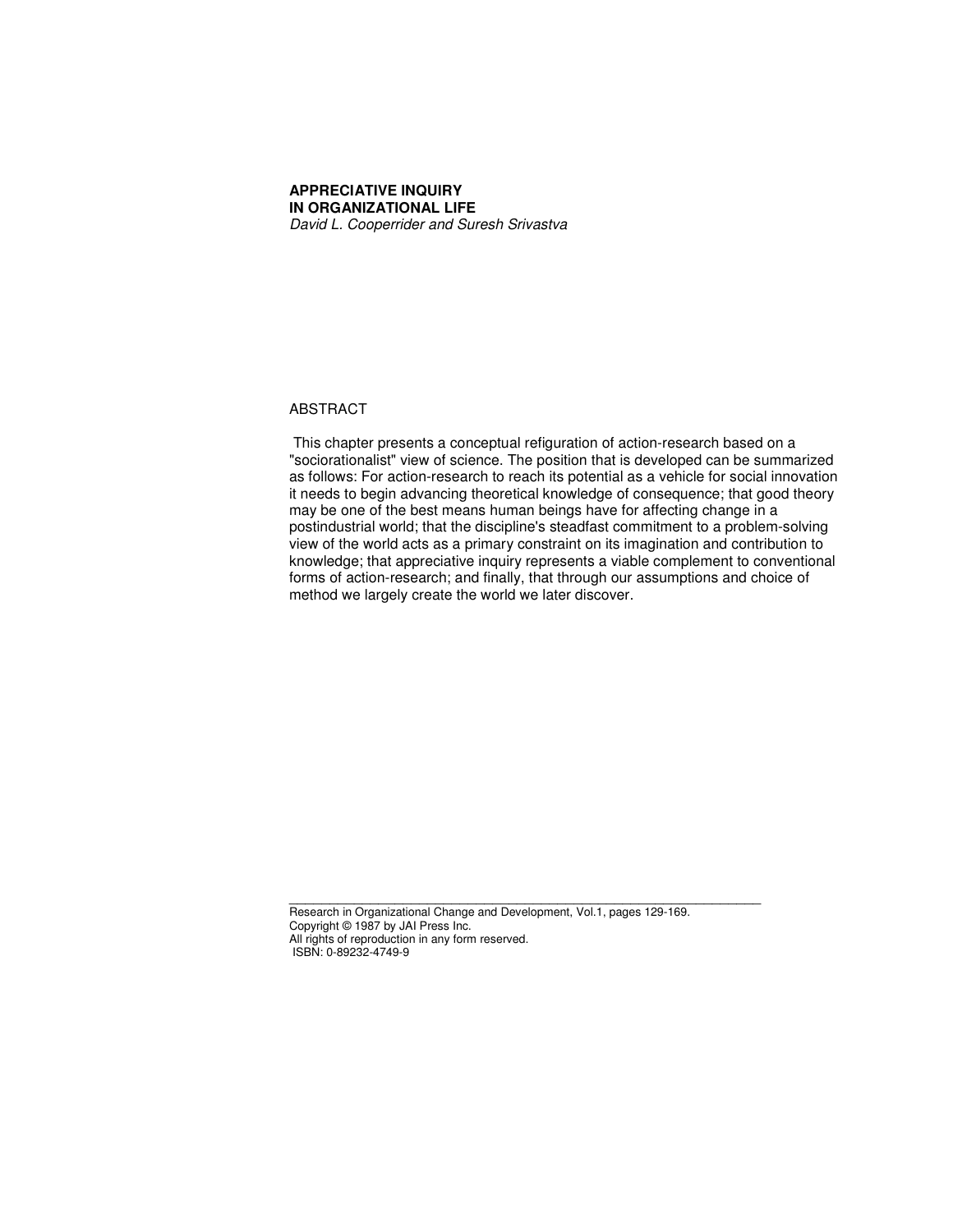We are sometime truly to see our life as positive, not negative, as made up of continuous willing, not of constraints and prohibition.

Mary Parker Follett

We are steadily forgetting how to dream; in historical terms, the mathematicist and technicist dimensions of Platonism have conquered the poetical, mythical. and rhetorical context of analysis. We are forgetting how to he reasonable in nonmathematical dialects

Stanley Rosen

#### INTRODUCTION

This chapter presents a conceptual reconfiguration of action research. In it we shall argue for a multidimensional view of action-research which seeks to both generate theory and develop organizations. The chapter begins with the observation that actionresearch has become increasingly rationalized and enculturated to the point where it risks becoming little more than a crude empiricism imprisoned in a deficiency mode of thought. In its conventional form action-research has largely failed as an instrument for advancing social knowledge of consequence and has not, therefore, achieved its potential as a vehicle for human development and social-organizational transformation. While the literature consistently signals the worth of action-research as a managerial tool for problem solving ("first-order" incremental change), it is conspicuously quiet concerning reports of discontinuous change of the "second order" where organizational paradigms, norms, ideologies, or values are transformed in fundamental ways (Watzlawick, et al., 1974).

 In the course of this chapter we shall touch broadly upon a number of interrelated concerns-scientific, metaphysical, normative, and pragmatic. Linking these streams is an underlying conviction that action-research has the potential to be to the postindustrial era what "scientific management" was to the industrial. Just as scientific management provided the philosophical and methodological legitimacy required to support the bureaucratic organizational form (Clegg & Dunkerly, 1980; Braverman, 1974), action-research may yet provide the intellectual rationale and reflexive methodology required to support the emergence of a more egalitarian "postbureaucratic" form of organization. Unlike scientific management however, which provided the means for a technorational science of administration, action-research holds unique and essential promise in the sociorational realm of human affairs. It has the potential to become the paradigmatic basis of a truly significant-a humanly significant-generative science of administration.

 In the first part of the essay it is suggested that the primary barrier limiting the potential of action-research has been its romance with "action" at the expense of "theory." This tendency has led many in the discipline to seriously underestimate the power of theory as a means for social-organizational reconstruction. Drawing largely on the work of Kenneth Gergen (1978; 1982), we reexamine the character of theoretical knowledge and its role in social transformation, and then appeal for a redefinition of the scientific aims of action-research that will dynamically reunite theory and practice. The aim of science is not the detached discovery and verification of social laws allowing for prediction and control. Highlighted here instead, is an alternative understanding that defines social and behavioral science in terms of its "generative capacity," that is, its "capacity to challenge the guiding assumptions of the culture, to raise fundamental questions regarding contemporary social life, to foster reconsideration of that which is 'taken for granted' and thereby furnish new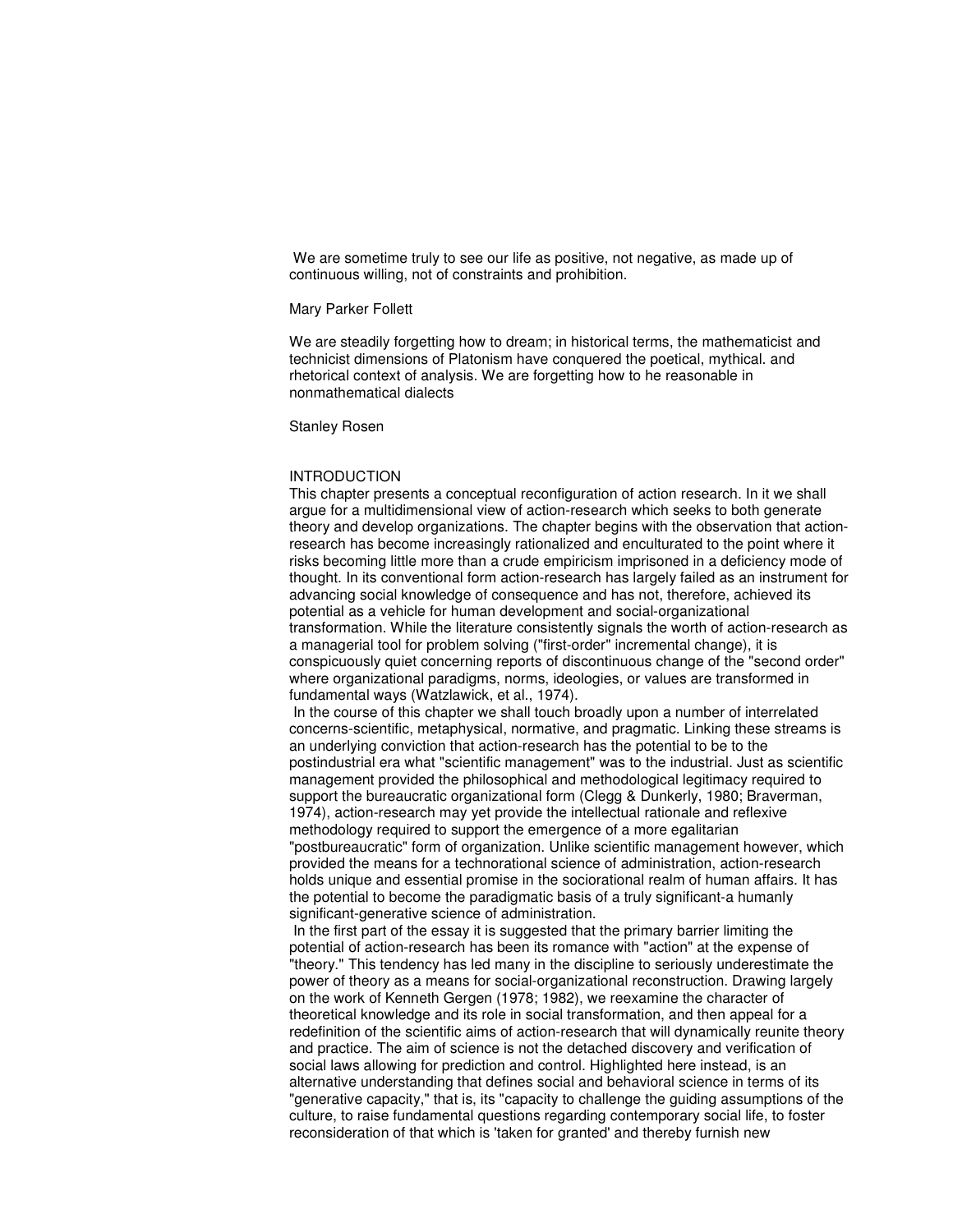alternatives for social actions" (Gergen, 1978, p. 1346).

 Assuming that generative theory is a legitimate product of scientific work and is, in fact, capable of provoking debate, stimulating normative dialogue, and furnishing conceptual alternatives needed for social transformation, then why has actionresearch till now so largely downplayed creative theorizing in its work with organizations? Here we will move to the heart of the chapter and argue that the generative incapacity of contemporary action-research derives from the discipline's unquestioned commitment to a secularized problem-oriented view of the world and thus to the subsequent loss of our capacity as researchers and participants to marvel, and in marvelling to embrace, the miracle and mystery of social organization. If we acknowledge Abraham Maslow's (1968) admonition that true science begins and ends in wonder, then we immediately shed light on why action-research has failed to produce innovative theory capable of inspiring the imagination, commitment, and passionate dialogue required for the consensual re-ordering of social conduct. Appreciative inquiry is presented here as a mode of action-research that meets the criteria of science as spelled out in generative-theoretical terms. Going beyond questions of epistemology, appreciative inquiry has as its basis a metaphysical concern: it posits that social existence as such is a miracle that can never be fully comprehended (Quinney, 1982; Marcel, 1963). Proceeding from this level of understanding we begin to explore the uniqueness of the appreciative mode. More than a method or technique, the appreciative mode of inquiry is a way of living with, being with, and directly participating in the varieties of social organization we are compelled to study. Serious consideration and reflection on the ultimate mystery of being engenders a reverence for life that draws the researcher to inquire beyond superficial appearances to deeper levels of the life-generating essentials and potentials of social existence. That is, the action-researcher is drawn to affirm, and thereby illuminate, the factors and forces involved in organizing that serve to nourish the human spirit. Thus, this chapter seeks to enrich our conception of administrative behavior by introducing a "second dimension" of action-research that goes beyond merely a secularized problem-solving frame.

 The proposal that appreciative inquiry represents a distinctive complement to traditional action-research will be unfolded in the following way: First, the role of theory as an enabling agent of social transformation will be considered; such consideration can help to eliminate the artificial dualism separating theory from practice. Second, we will challenge the problem-oriented view of organizing inherent in traditional definitions of action-research, and describe an affirmative form of inquiry uniquely suited for discovering generative theory. Finally, these insights will be brought together in a general model of the conceptual underpinnings of appreciative inquiry.

## TOWARD GENERATIVE THEORY IN ACTIONRESEARCH

The current decade has witnessed a confluence of thinking concerning the paradigmatic refiguration of social thought. As Geertz (1980) notes, there is now even a "blurring of genres" as many social scientists have abandoned without apology the misdirected quest to mimic the "more mature" physical sciences. Turning away from a Newtonian laws-and-instances-type explanation rooted in logical empiricist philosophy, many social theorists have instead opted for an interpretive form of inquiry that connects organized action to its contextually embedded set of meanings, "looking less for the sorts of things that connect planets and pendulums and more for the sorts that connect chrysanthemums and swords" (Geertz, 1980, p.165).

 In the administrative sciences, in particular, this recent development has been translated into observable movement away from mechanistic research designs intended objectively to establish universal causal linkages between variables, such as organizational size and level of centralization, or between technology, environment, and organizational structure. Indeed, prominent researchers in the field have publicly given up the logical positivist idea of "certainty through science" and are now embarking on approaches to research that grant preeminence to the historically situated and ever-changing "interpretive schemes" used by members of a given group to give life and meaning to their actions and decisions (Bartunek, 1984). Indicative of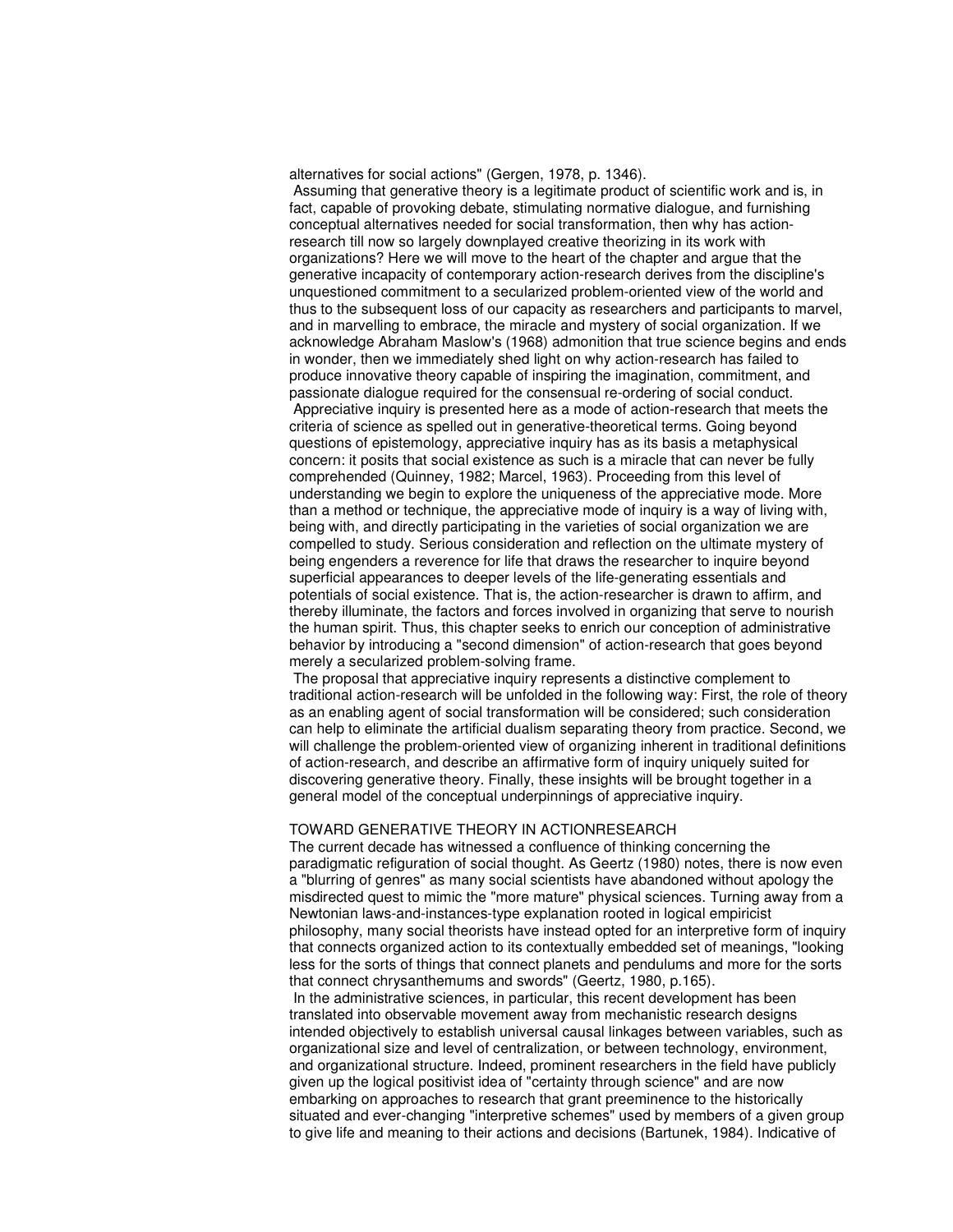the shift away from the logical positivist frame, researchers are converging around what has been termed the "sociorationalist" metatheory of science (Gergen, 1982). Recognizing the symbolic nature of the human universe, we now find a flurry of innovative work supporting the thesis that there is little about human development or organizational behavior that is "preprogrammed" or stimulus-bound in any direct physical or biological way. In this sense, the social universe is open to indefinite revision, change, and self-propelled development. And, this recognition is crucial because to the extent to which social existence is situated in a symbolic realm, beyond deterministic forces, then to that extent the logical positivist foundation of social science is negated and its concept of knowledge rendered illusionary. Nowhere is this better evidenced than in the variety of works concerned with such topics as organizational paradigms (Brown, 1978; McHugh, 1970); beliefs and master scripts (Sproull, 1981; Beyer, 1981); idea management and the executive mind (Srivastva, 1983; 1985); theories of action and presumptions of logic (Argyris & Schon, 1980; Weick, 1983); consciousness and awareness (Harrison, 1982; Lukes, 1974); and, of course, an array of work associated with the concept of organizational or corporate culture (Ouchi & Johnson, 1978; Schein, 1983; Van Maanen, 1982; Deal & Kennedy, 1982; Sathe, 1983; Hofsteede, 1980). As Ellwood prophetically suggested almost half a century ago, "This is the cultural view of human society that is [or will be] revolutionizing the social sciences" (Ellwood, 1938, p.561).

 This developing consensus on the importance of the symbolic realm-on the power of ideas-by such independent sources embracing such diverse objectives reflects the reality of organized life in the modern world. However reluctantly, even the most traditional social thinkers are now recognizing the distinctiveness of the postindustrial world for what truly is-an unfolding drama of human interaction whose potential seems limited or enhanced primarily by our symbolic capacities for constructing meaningful agreements that allow for the committed enactment of collective life.

 Never before in history have ideas, information, and beliefs-or theory-been so central in the formulation of reality itself. Social existence, of course, has always depended on some kind of idea system for its meaningful sustenance. The difference now, however, is that what was once background has become foreground. Today, the very fact that society continues to exist at all is experienced not so much mechanistically (an extension of machines) or even naturalistically (a by-product of fateful nature) but more and more humanistically as a social construction of interacting minds- "a game between persons" (Bell, 1973). And under these conditions-as a part of the change from an agrarian society to a goods-producing society at first and then to an information society-ideas and meaning systems take on a whole new life and character. Ideas are thrust center stage as the prime unit of relational exchange governing the creation or obliteration of social existence.

 This line of argument applies no less potently to current conceptions of social science. To the extent that the primary product of science is systematically refined idea systems-or theory-science too must be recognized as a powerful agent in the enhancement or destruction of human life And while this presents an unresolvable dilemma for a logical empiricist conception of science, it spells real opportunity (and responsibility) for a social science that wishes to be of creative significance to society. Put most simply, the theoretical contributions of science may be among the most powerful resources human beings have for contributing to change and development in the groups and organizations in which they live. This is precisely the meaning of Kurt Lewin's early view of action-science when he proposed: "There is nothing so practical as good theory" (1951, p. 169).

 Ironically, the discipline of action-research continues to insist on a sharp separation of theory and practice, and to underrate the role of theory in social reconstruction. The irony is that it does so precisely at a time when the cultural view of organizing is reaching toward paradigmatic status. The sad and perhaps tragic commentary on action-research is that it is becoming increasingly inconsequential just as its opportunity to contribute is on the rise (Argyris, 1983).

 Observers such as Rappaport (1970) and Bartunek (1983) have lamented the fact that action-researchers have come to subordinate research aims to action interests.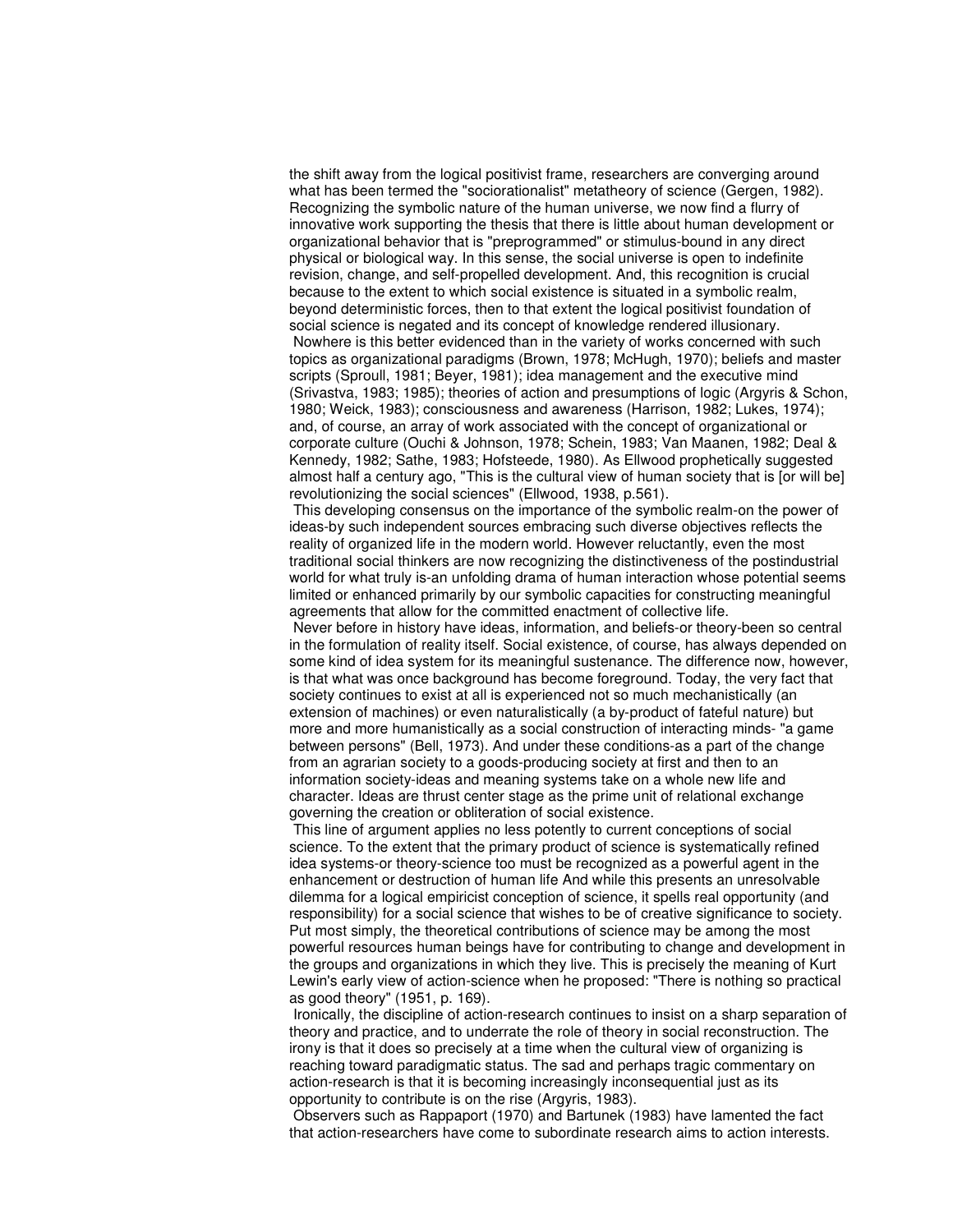Levinson (1972) has gone even further by branding the discipline "atheoretical." And, Friedlander and Brown (1974) have noted that the definition of action-research in classic texts give virtually no mention to theory-building as an integral and necessary component of the research/diagnostic process, or the process of organizational change. Whenever theory is mentioned, it is almost always referred to as a springboard for research or diagnosis, not the other way around. Bartunek (1983, p.3- 4) concludes that "even the most recent papers that describe action-research strategies tend to focus primarily on the process of action-research and only secondarily on the specific theoretical contributions of the outcomes of such research" (e.g., Frohman, Sashkin, & Kavanaugh, 1976; Shani & Pasmore, 1982; Susman and Evered, 1978; see Pasmore and Friedlander, 1982, for an exception). For those of us trained in the field this conclusion is not surprising. Indeed, few educational programs in organizational behavior even consider theory-building as a formal part of their curriculum, and even fewer place a real premium on the development of the theoretical mind and imagination of their students.

 According to Argyris (1983), this lack of useful theorizing is attributable to two major factors. On the one hand practice-oriented scholars have tended to become so clientcentered that they fail to question their clients' own definition of a problem and thereby to build testable propositions and theories that are embedded in everyday life. Academics, on the other hand, who are trained to be more scientific in their bent, also undercut the development of useful theory by their very insistence on the criteria of "normal" science and research-detachment, rigor, unilateral control, and operational precision. In a word, creative theorizing has literally been assaulted on all fronts by practitioners and academic scientists alike. It must also be noted that implicit in this critique by Argyris (1983), and others (e.g., Friedlander & Brown, 1974), is an underlying assumption that action-research has built into it certain natural conflicts that are likely to lead either to "action" (consulting) or "research" (diagnosis or the development of organizational theory), but not to both.

 The situation is summed up by Friedlander and Brown (1974) in their comprehensive review of the field:

 We believe that research will either play a far more crucial role in the advancement of this field, or become an increasingly irrelevant appendage to it . . . . We have generally failed to produce a theory of change which emerges from the change process itself. We need a way of enriching our understanding and action synergistically rather than at one or the other's expense-to become a science in which knowledge-getting and knowledge-giving are an integrated process, and one that is valuable to all parties involved (p.319).

Friedlander and Brown concluded with a plea for a metatheoretical revision of science that will integrate theory and practice. But in another review over a decade later, Friedlander (1984) observed little progress coming from top scholars in the discipline. He then put words to a mounting frustration over what appears as a recurring problem:

 They pointed to the shortcomings of traditional research and called for emancipation from it; but they did not indicate a destination. There is as yet no new paradigm that integrates research and practice, or even optimizes useful knowledge for organizations ....I'm impatient. Let's get on with it. Let's not talk it, write it, analyze it, conceptualize it, research it. Instead let's actively engage and experiment with new designs for producing knowledge that is, in fact, used by organizations (p.647).

 This recurrent problem is the price we pay for continuing to talk about theory and practice in dualistic terms. In a later section in this chapter another hypothesis will be advanced on why there is this lack of creative theorizing, specifically as it relates to action-research. But first we need to look more closely at the claim that social theory and social practice are, indeed, part of a synthetic whole. We need to elaborate on the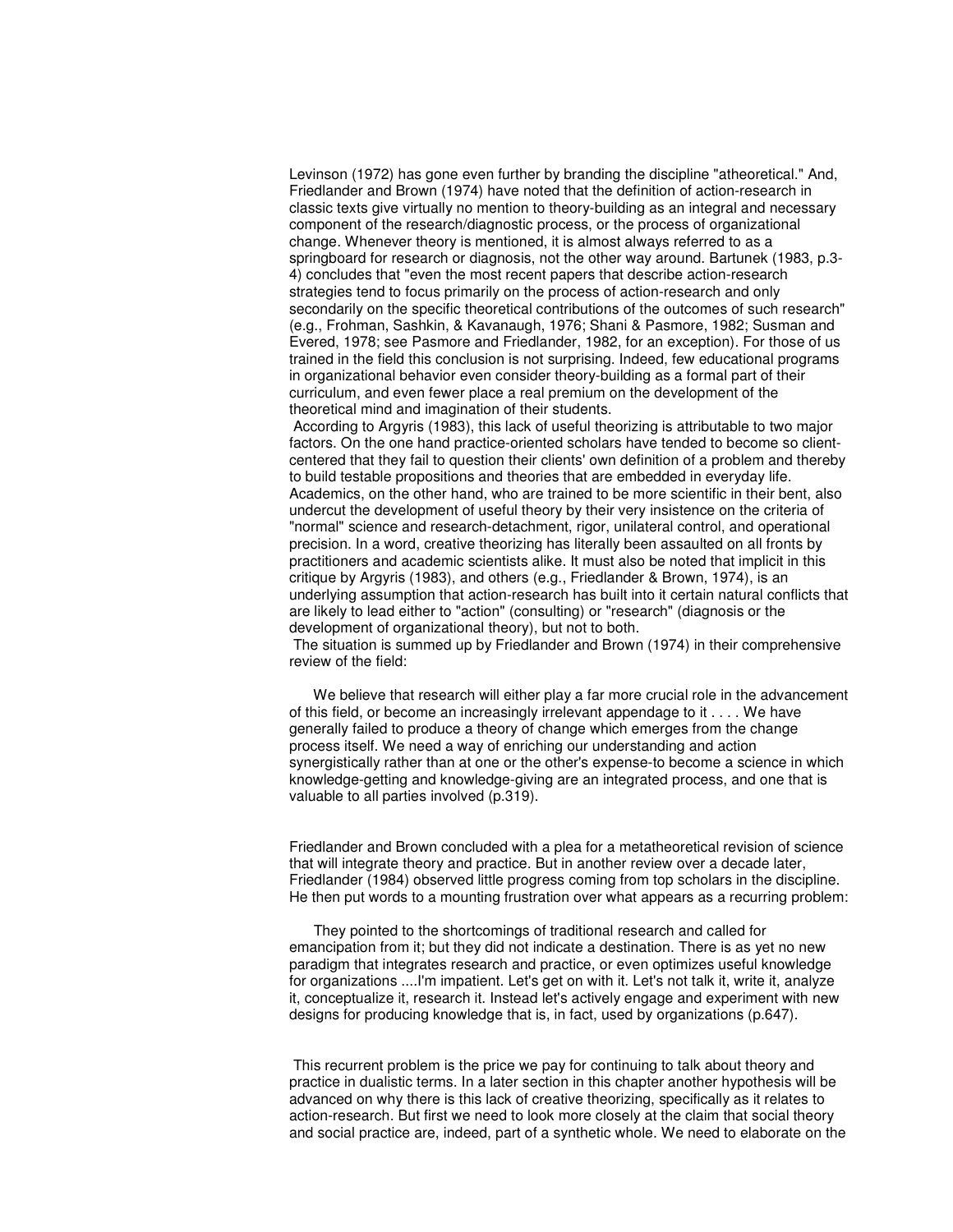idea that scientific theory is a means for both understanding and improving social practice. We need to examine exactly what it means to merge the idea and the act, the symbolic and the sociobehavioral, into a powerful and integral unity.

#### The Sociorationalist Alternative

 As the end of the twentieth century nears, thinkers in organizational behavior are beginning to see, without hesitation, why an administrative science based on a physical science model is simply not adequate as a means for understanding or contributing in relevant ways to the workings of complex, organized human systems (see, for example, Susman and Evered, 1978; Beyer & Trice, 1982). Kurt Lewin had understood this almost half a century earlier but his progressive vision of an action science fell short of offering a clear metatheoretical alternative to conventional conceptions of science (Peters & Robinson, 1984). In-deed, the epistemological ambiguity inherent in Lewin's writing has been cited as perhaps the critical shortcoming of all his work. And yet, in hindsight, it can be argued that the ambiguity was intentional and perhaps part of Lewin's social sensitivity and genius. As Gergen (1982) suggests, the metatheoretical ambiguity in Lewin's work might well have been a protective measure, an attempt to shield his fresh vision of an action science from the fully dominant logical positivist temper of his time. In any event, whether planned or not, Lewin walked a tightrope between two fundamentally opposed views of science and never did make clear how theory could be used as both an interpretive and a creative element. This achievement, as we might guess, would have to wait for a change in the intellectual ethos of social science.

 That change, as we earlier indicated, is now taking place. Increasingly the literature signals a disenchantment with theories of science that grant priority to the external world in the generation of human knowledge. Instead there is growing movement toward granting preeminence to the cognitive processes of mind and the symbolic processes of social construction. In Toward Transformation in Social Knowledge (1982), Kenneth Gergen synthesizes the essential whole of this movement and takes it one crucial step beyond disenchantment to a bold, yet workable conception of science that firmly unites theory with practice-and thereby elevates the status of theoretical-scientific work. From a historical perspective there is no question that this is a major achievement; it brings to completion the work abruptly halted by Lewin's untimely death. But more than that, what Gergen offers, albeit indirectly, is a desperately needed clue to how we can revitalize an action-research discipline that has never reached its potential. While a complete statement of the emerging sociorationalist metatheory is beyond the scope of this chapter, it is important at least to outline the general logic of the perspective, including its basic assumptions. At the heart of sociorationalism is the assumption of impermanence-the fundamental instability of social order. No matter what the durability to date, virtually any pattern of social action is open to infinite revision. Accepting for a moment the argument of the social constructionists that social reality, at any given point, is a product of broad social agreement (shared meanings), and further granting a linkage between the conceptual schemes of a culture and its other patterns of action, we must seriously consider the idea that alterations in conceptual practices, in ways of symbolizing the world, hold tremendous potential for guiding changes in the social order. To understand the importance of these assumptions and their meaning for social science, let us quote Gergen (1982) at length:

 Is not the range of cognitive heuristics that may be employed in solving problems of adaptation limited only by the human imagination?

 One must finally consider the possibility that human biology not only presents to the scientist an organism whose actions may vary in an infinity of ways, but it may ensure as well that novel patterns are continuously emerging . . . variations in Hunan activity may importantly he traced to the capacities of the organism for symbolic restructuring. As it is commonly said, one's actions appear to be vitally linked to the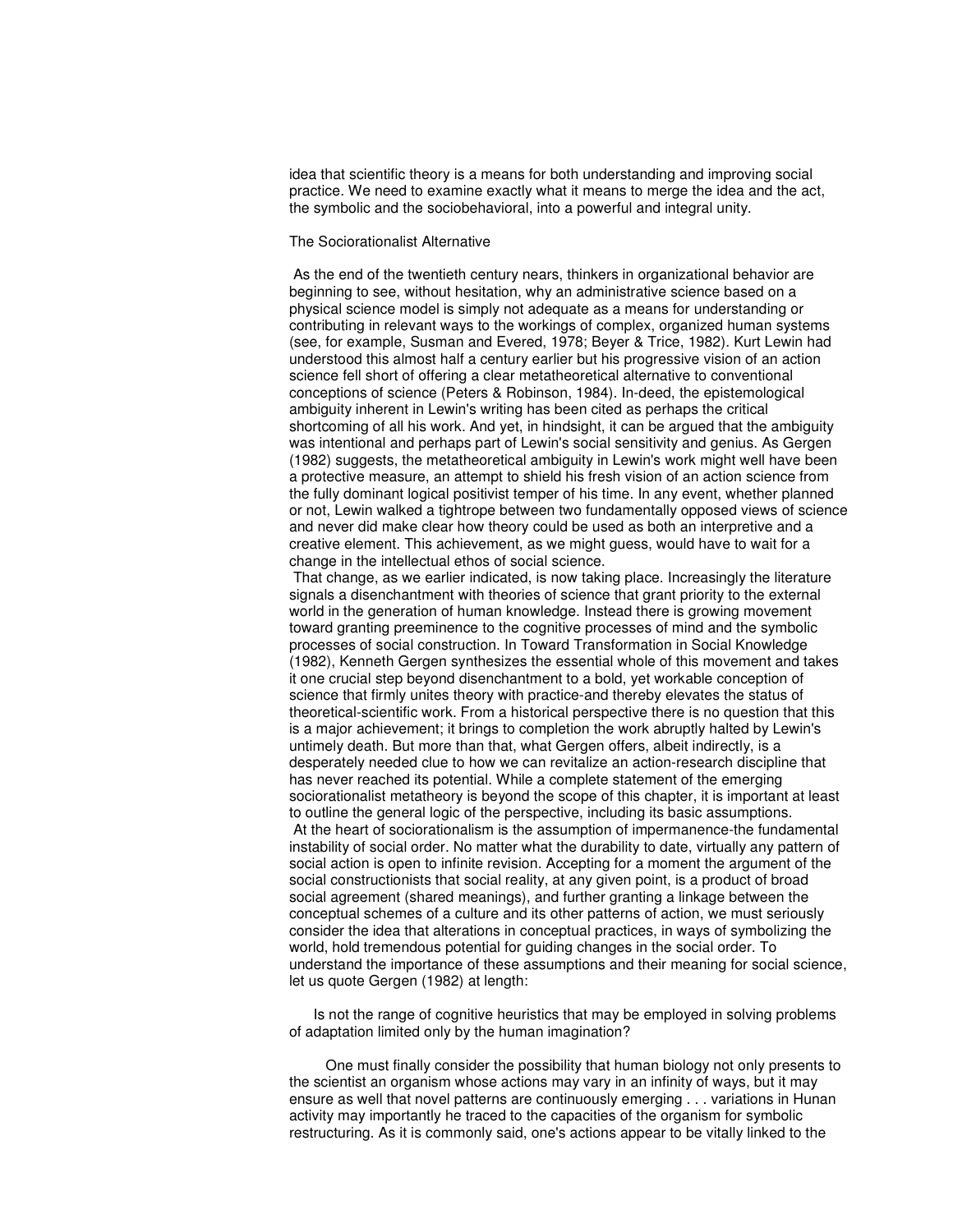manner in which one understands or construes the world of experience. The stimulus world does not elicit behavior in an automatic, reflex-like fashion. Rather, the symbolic translation of one's experiences virtually transforms their implications and thereby alters the range of one's potential reactions. Interestingly, while formulations of this variety are widely shared within the scientific community, very little attention has been paid to their ramifications for a theory of science. As is clear, without such regularities the prediction of behavior is largely obviated . . to the extent that the individual is capable of transforming the meaning of stimulus conditions in an indeterminate number of ways, existing regularities must be considered historically contingentdependent on the prevailing meaning systems of conceptual structure of the times. In effect, from this perspective the scientist's capacity to locate predictable patterns of interaction depends irnportanty on the extent to which the population is both homogeneous and stable in its conceptual constructions (pp. l-17).

While this type of reasoning is consistent with the thinking of many social scientists, the ramifications are rarely taken to their logical conclusion: "Virtually unexamined by the field is the potential of science to shape the meaning systems of the society and thus the common activities of the culture" (Gergen, 1978, p.1349). Virtually unexamined is the important role that science can-and does-play in the scientific construction of social reality.

 One implication of this line of thought is that to the extent the social science conceives its role in the logical positivist sense, with its goals being prediction and control, it not only serves the interests of the status quo (you can't have "good science" without stable replication and verification of hypotheses) but it also seriously underestimates the power and usefulness of its most important product, namely theory; it underestimates the constructive role science can have in the development of the groups and organizations that make up our cultural world. According to Gergen, realization of this fact furnishes the opportunity to refashion a social science of vital significance to society. To do this, we need a bold shift in attention whereby theoretical accounts are no longer judged in terms of their predictive capacity, but instead are judged in terms of their generative capacity-their ability to foster dialogue about that which is taken for granted and their capacity for generating fresh alternatives for social action. Instead of asking, "Does this theory correspond with the observable facts?" the emphasis for evaluating good theory becomes, "To what extent does this theory present provocative new possibilities for social action, and to what extent does it stimulate normative dialogue about how we can and should organize ourselves?" The complete logic for such a proposal may be summarized in the following ten points:

 1. The social order at any given point is viewed as the product of broad social agreement, whether tacit or explicit.

 2. Patterns of social-organizational action are not fixed by nature in any direct biological or physical way; the vast share of social conduct is potentially stimulus-free, capable of infinite conceptual variation.

 3. From an observational point of view, all social action is open to multiple interpretations, no one of which is superior in any objective sense. The interpretations (for example, "whites are superior to blacks") favored in one historical setting may be replaced in the next.

 4. Historically embedded conventions govern what is taken to be true or valid, and to a large extent govern what we, as scientists and lay persons, are able to see. All observation, therefore, is theory-laden and filtered through conventional belief systems and theoretical lenses.

 5. To the extent that action is predicated on ideas, beliefs, meanings, intentions, or theory, people are free to seek transformations in conventional conduct by changing conventional codes (idea systems).

 6. The most powerful vehicle communities have for transforming their conventionstheir agreements on norms, values, policies, purposes, and ideologies-is through the act of dialogue made possible by language. Alterations in linguistic practices,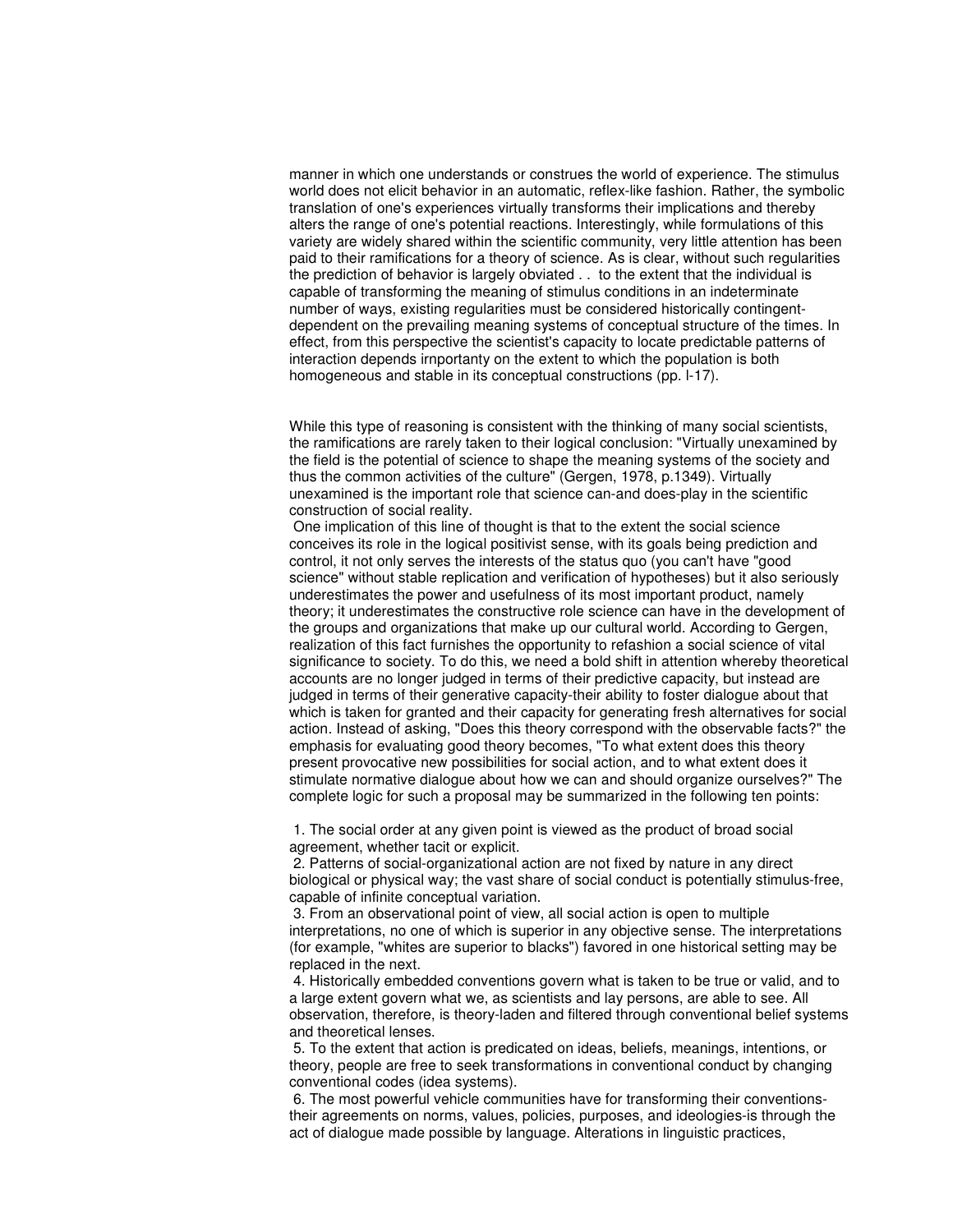therefore, hold profound implications for changes in social practice.

 7. Social theory can be viewed as a highly refined language with a specialized grammar all its own. As a powerful linguistic tool created by trained linguistic experts (scientists), theory may enter the conceptual meaning system of culture and in doing so alter patterns of social action.

 8. Whether intended or not, all theory is normative and has the potential to influence the social order-even if reactions to it are simply boredom, rebellion, laughter, or full acceptance.

 9. Because of this, all social theory is morally relevant; it has the potential to affect the way people live their ordinary lives in relation to one another. This point is a critical one because there is no such thing as a detached technical/scientific mode for judging the ultimate worth of value claims.

 10. Valid knowledge or social theory is therefore a communal creation. Social knowledge is not "out there" in nature to be discovered through detached, value-free, observational methods (logical empiricism); nor can it be relegated to the subjective minds of isolated individuals (solipism). Social knowledge resides in the interactive collectivity; it is created, maintained, and put to use by the human group. Dialogue, free from constraint or distortion, is necessary to determine the "nature of things" (sociorationalism).

 In Table 1 the metatheory of sociorationalism is both summarized and contrasted to the commonly held assumptions of the logical empiricist view of science. Especially important to note is the transformed role of the scientist when social inquiry is viewed from the perspective of sociorationalism. Instead of attempting to present oneself as an impartial bystander or dispassionate spectator of the inevitable, the social scientist conceives of himself or herself as an active agent, an invested participant whose work might well become a powerful source of change in the way people see and enact their worlds. Driven by a desire to "break the hammerlock" of what appears as given in human nature, the scientist attempts to build theories that can expand the realm of what is

Table 1. Comparison of Logical Empiricist and Socio-Rationalist Conceptions of Social Science

| Dimension for Comparison           | Logical Empiricism                                                                                                                                                                 | Socio-Rationalism                                                                                                                                                                                                                  |
|------------------------------------|------------------------------------------------------------------------------------------------------------------------------------------------------------------------------------|------------------------------------------------------------------------------------------------------------------------------------------------------------------------------------------------------------------------------------|
| 1. Primary Function of<br>Science  | Enhance goals of<br>understanding, prediction,<br>and control by discerning<br>general laws or principles<br>governing the relationship<br>among units of observable<br>phenomena. | Enhance understanding in<br>the sense of assigning<br>meaning to something,<br>thus creating its status<br>through the use of<br>concepts. Science is a<br>means for expanding<br>flexibility and choice in<br>cultural evolution. |
| 2. Theory of Knowledge<br>and Mind | Exogenic--grants priority to<br>the external world in the<br>generation of human<br>knowledge (i.e., the<br>preeminence of objective<br>fact). Mind is a mirror.                   | Endogenic--holds the<br>processes of mind and<br>symbolic interaction as<br>preeminent source of<br>human knowledge. Mind is<br>both a mirror and a lamp.                                                                          |
| 3. Perspective on Time             | Assumption of temporal<br>irrelevance: searches for<br>transhistorical principles.                                                                                                 | Assumption of historically<br>and contextually relevant<br>meanings; existing                                                                                                                                                      |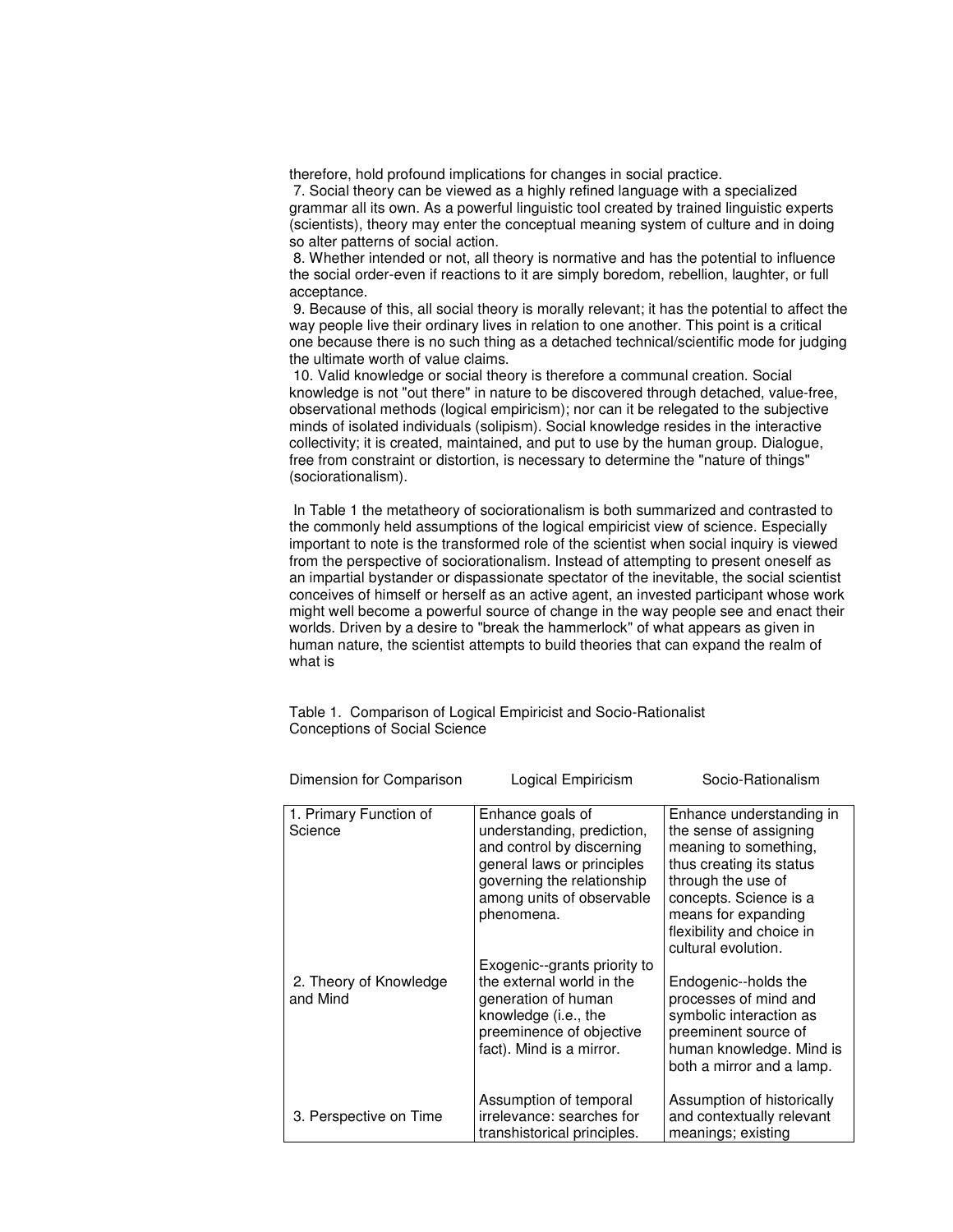|                                                                       |                                                                                                                          | regularities in social order<br>are contingent on<br>prevailing meaning<br>systems.                                                                                                                                                                                            |  |
|-----------------------------------------------------------------------|--------------------------------------------------------------------------------------------------------------------------|--------------------------------------------------------------------------------------------------------------------------------------------------------------------------------------------------------------------------------------------------------------------------------|--|
| 4. Assuming Stability of<br>Social Patterns                           | Social phenomena are<br>sufficiently stable,<br>enduring, reliable and<br>replicable to allow for lawful<br>principles.  | Social order is<br>fundamentally unstable.<br>Social phenomena are<br>guided by cognitive<br>heuristics, limited only by<br>the human imagination: the<br>social order is a subject<br>matter capable of infinite<br>variation through the<br>linkage of ideas and action.     |  |
| 5. Value Stance                                                       | Separation of fact and<br>values. Possibility of<br>objective knowledge<br>through behavioral<br>observation.            | Social sciences are<br>fundamentally<br>nonobjective. Any<br>behavioral event is open to<br>virtually any interpretative<br>explanation. All<br>interpretation is filtered<br>through prevailing values of<br>a culture. "There is no<br>description without<br>prescription." |  |
| 6. Features of "Good"<br>Theory                                       | Discovery of<br>transhistorically valid<br>principles; a theory's<br>correspondence with fact.                           | Degree to which theory<br>furnishes alternatives for<br>social innovation and<br>thereby opens vistas for<br>action; expansion of "the<br>realm of the possible."                                                                                                              |  |
| 7. Criteria for Confirmation<br>or Verification (Life of a<br>Theory) | Logical consistency and<br>empirical prediction;<br>subject to falsification.                                            | Persuasive appeal, impact,<br>and overall generative<br>capacity; subject to<br>community agreement;<br>truth is a product of a<br>community of truth makers.                                                                                                                  |  |
| 8. Role of Scientist                                                  | Impartial bystander and<br>dispassionate spectator of<br>the inevitable; content to<br>accept that which seems<br>given. | Active agent and co-<br>participant who is primarily<br>a source of linguistic<br>activity (theoretical<br>language) which serves as<br>input into common meaning<br>systems. Interested in<br>'breaking the hammerlock"<br>of what appears as given in<br>human nature.       |  |
|                                                                       | Cumulation of objective                                                                                                  | Continued improvement in<br>theory building capacity;<br>improvement in the<br>capacity to create                                                                                                                                                                              |  |
| 9. Chief Product of                                                   | knowledge through the                                                                                                    | generative-theoretical                                                                                                                                                                                                                                                         |  |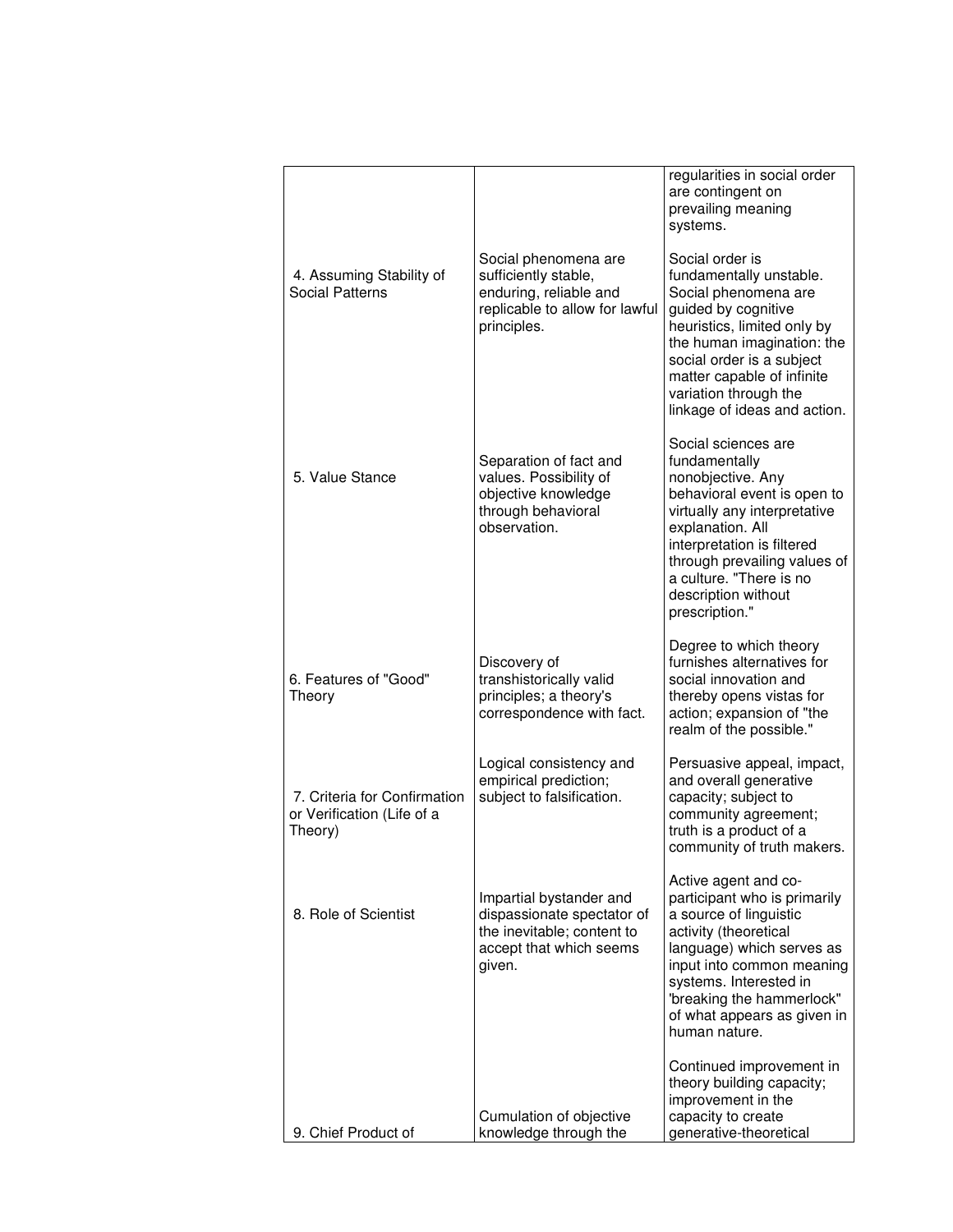| Research                                                                          | production of empirically<br>disconfirmable hypothesis.                                                                                             | language.                                                                                                                                                                                |
|-----------------------------------------------------------------------------------|-----------------------------------------------------------------------------------------------------------------------------------------------------|------------------------------------------------------------------------------------------------------------------------------------------------------------------------------------------|
|                                                                                   |                                                                                                                                                     | Hermeneutic interpretation<br>and catalytic theorizing; a                                                                                                                                |
| 10. Emphasis in the<br><b>Education of Future Social</b><br>Science Professionals | Rigorous experimental<br>methods and statistical<br>analysis; a premium is<br>placed on method (training<br>in theory construction is a<br>rarity). | premium is placed on the<br>theoretical imagination.<br>Sociorationalism invites the<br>student toward intellectual<br>expression in the service of<br>his or her vision of the<br>good. |

conventionally understood as possible. In this sense the core impact of sociorationalist metatheory is that it invites, encourages, and requires that students of social life rigorously exercise their theoretical imagination in the service of their vision of the good. Instead of denial it is an invitation to fully accept and exercise those qualities of mind and action that make us uniquely human.

 Now we turn to a question raised earlier: How does theory achieve its capacity to affect social practice, and what are some of the specific characteristics of generative theory?

The Power of Theory in Understanding Organizational Life

 The sociorationalist vision of science is of such far-reaching importance that no student, organizational scientist, manager, educator, or action-researcher can afford to ignore it. Good theory, as we have suggested, is one of the most powerful means we have for helping social systems evolve, adapt, and creatively alter their patterns over time. Building further on this metatheoretical perspective we can talk about five ways by which theory achieves its exceptional potency:

- 1. Establishing a conceptual and contextual frame;
- 2. Providing presumptions of logic;
- 3. Transmitting a system of values;
- 4. Creating a group-building language;
- 5. Extending visions of possibility or constraint.

1. Establishing a Perceptual and Contextual Frame

 To the extent that theory is the conceptual imposition of order upon an otherwise "booming, bustling, confusion that is the realm of experience" (Dubin, 1978), the theorist's first order of business is to specify what is there to be seen, to provide an "ontological education" (Gergen, 1982). The very act of theoretical articulation, therefore, highlights not only the parameters of the topic or subject matter, but becomes an active agent as a cueing device, a device that subtly focuses attention on particular phenomena or meanings while obscuring others In the manner of a telescope or lens, a new theory allows one to see the world in a way perhaps never before imagined.

 For example, when American eugenicists used the lens of biological determinism to attribute diseases of poverty to the inferior genetic construction of poor people, they literally could see no systematic remedy other than sterilization of the poor. In contrast, when Joseph Goldberg theorized that pellegra was not genetically determined but culturally caused (as a result of vitamin deficiency and the eating habits of the poor), he could discover a way to cure it (Gould, 1981). Similarly, theories about the "survival of the fittest" might well help executives locate "predators," "hostile environments," and a world where self-interest reigns, where it is a case of "eat or be eaten." Likewise, theories of leadership have been known quickly to facilitate the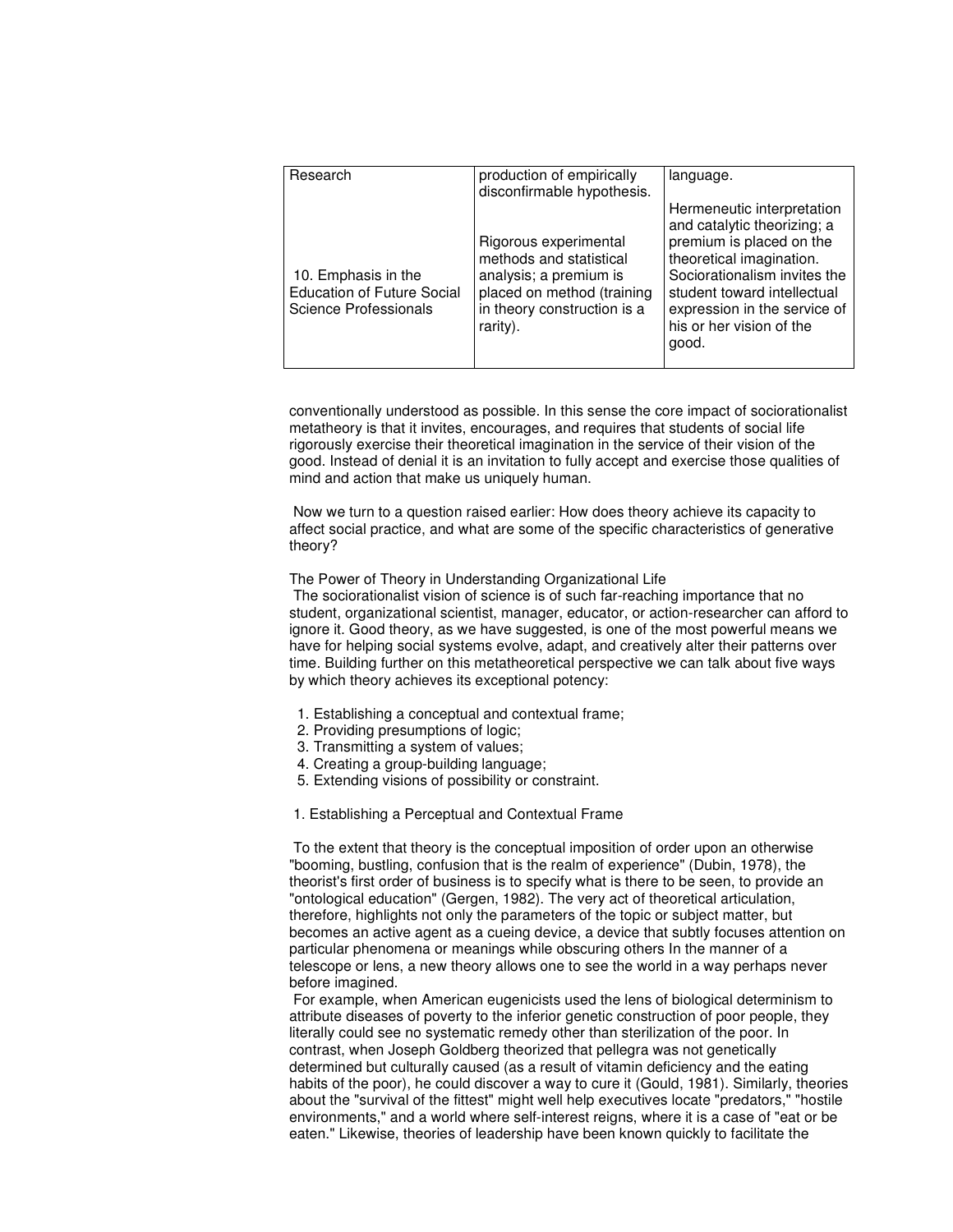discovery of Theory X and Theory Y interaction. Whatever the theory, it provides a potential means for members of a culture to navigate in an otherwise neutral, meaningless, or chaotic sea of people, interactions and events. By providing an "ontological education" with respect to what is there, a theory furnishes an important cultural input that affects people's cognitive set. In this sense "the world is not so constituted until the lens is employed. With each new distinction the groundwork is laid for alterations in existing patterns of conduct" (Gergen, 1982, p.23).

 As the reader may already surmise, an important moral issue begins to emerge here. Part of the reason that theory is, in fact, powerful is that it shapes perceptions, cognitions, and preferences often at a preconscious level, much like subliminal communications or even hypnosis. Haley (1973) talks about how Milton Erickson has made this a central feature of this psycho-therapeutic work. But Lukes (1974) cautions that such thought control may be "the supreme and most insidious exercise of power," especially when it prevents people from challenging their role in the existing order of things and when it operates contrary to their real interests.

## 2. Providing Presumptions of Logic

 Theories are also powerful to the extent to which they help shape common expectations of causality, sequence, and relational importance of phenomena within a theoretical equation. Consider, for example, the simple logic underlying almost every formal performance-appraisal system. Stripped to essentials, the theoretical underpinnings run something like this: "If you want to evaluate performance (P), then you must evaluate the individual employee (E); in other words,  $P = E$ ." Armed with this theory, many managers have entered the performance-appraisal meeting shaking with the thought of having to pass godlike judgment on some employee. Similarly, the employee arrives at the meeting with an arsenal of defenses, designed to protect his or her hard-won self-esteem. Little genuine communication occurs during the meeting and virtually no problem-solving takes place. The paperwork is mechanically completed, then filed away in the personnel office until the next year. So powerful is this subtle  $P = E$  equation that any alternative goes virtually unnoticed, for example the Lewinian theory that behavior (performance) is a function of the person and the environment (in this case the organizational situation, the "OS" in which the employee works). Following this Lewinian line, the theory underlying performance appraisal would now have to be expanded to read  $P = E \ll OS$ . That is, P # E. To adequately assess performance there must be an assessment of the individual in relation to the organizational setting in which he or she works and vice-versa. What would happen to the performance-appraisal process if this more complete theory were used as a basis for redesigning appraisal systems in organizations throughout the corporate world? Isn't it possible that such a theory could help shift the attribution process away from the person-blame to systems analysis?3

 By attributing causality, theories have the potential to create the very phenomena they propose to explain. Karl Weick, in a recent article examining managerial thought in the context of action, contends that thought and action are part and parcel of one another; thinking is best viewed as a kind of activity, and activity as the ground of thought. For him, managerial theories gain their power by helping people overlook disorder and presume orderliness. Theory energizes action by providing a presumption of logic that enables people to act with certainty, attention, care, and control. Even where it is originally inadequate as a description of current reality, a forceful theory may provoke action that brings into the world a new reality that then confirms the original theory. Weick (1983) explains:

 Once the action is linked with an explanation, it becomes more forceful, and the situation is thereby transformed into something that supports the presumed underlying pattern. Presumptions [theories) enable actions to be tied to specific explanations that consolidate those actions into deterministic events.

The underlying explanation need not be objectively "correct." In a crude sense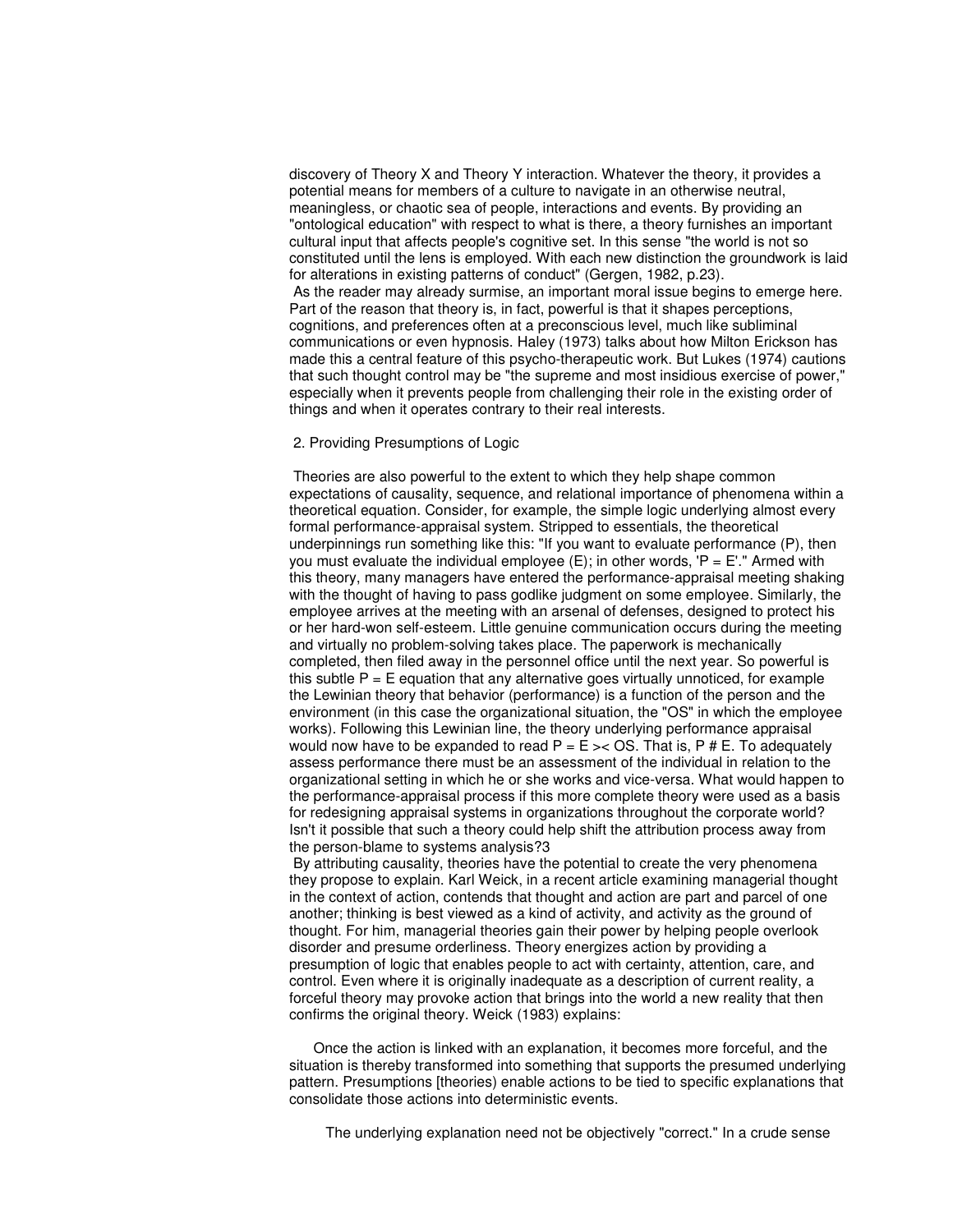any old explanation will due. This is so because explanation serves mostly to organize and focus the action. The focused action then modifies the situation in ways that confirm the explanation, whatever it is.

 Thus, the adequacy of any explanation is determined by the intensity and structure it adds to potentially self-validating actions. More forcefulness leads to more validation and more perceived adequacy. Accuracy is subordinate to intensity. Since situations can support a variety of meanings, their actual content and meaning are dependent on the degree to which they are arranged in sensible, coherent configurations. More forcefulness imposes more coherence. Thus, those explanations that induce greater forcefulness become more valid, not because they are more accurate, but because they have a higher potential for self-validation . . . the underlying explanations they unfold (for example, 'This is war") have great potential to intensify whatever action is underway (1983, pp.230-232).

 Thus, theories are generative to the extent that they are forceful (e.g., Marx), logically coherent (e.g., Piaget), and bold in their assertions and consistency (e.g., Freud, Weber). By providing a basis for focused action, a logic for attributing causality, and a sequence specification that grounds expectations for action and reaction, a theory goes a long way toward forming the common expectations for the future. "And with the alteration of expectation, the stage is set for modification of action" (Gergen, 1982, p.24).

#### 3. Transmitting a System of Values

 Beyond abstract logic, it is often the affective core of social theory that provides its true force and appeal, allowing it to direct perception and guide behavior. From the tradition of logical positivism, good "objective" theory is to be value-free, yet upon closer inspection we find that social theory is infused with values and domain assumptions throughout. As Gouldner (1970) 50 aptly put it, "Every social theory facilitates the pursuit of some, but not all, courses of action and thus, encourages us to change or accept the world as it is, to say yea or nay to it. In a way, every theory is a discrete obituary or celebration of some social system.''

 Nowhere is this better exemplified-negatively-than in the role scientific theory played in the arguments for slavery, colonialism, and belief in the genetic superiority of certain races. The scientific theory in this case was, again, the theory of biological determinism, the belief that social and economic differences between human beings and groups-differences in rank, status, political privilege, education privilege-arise from inherited natural endowments, and that existing social arrangements accurately reflect biological limits. So powerful was this theory during the 1800s that it led a number of America's highest-ranking scientific researchers unconsciously to miscalculate "objective" data in what has been brilliantly described by naturalist Steven Jay Gould (1981, p.54) as a "patchwork of fudging and finagling in the clear interest of controlling a priori convictions". Before dismissing this harsh judgment as simple rhetoric, we need to look closely at how it was determined. One example will suffice.

 When Samual Morton, a scientist with two medical degrees, died in 1851, the New York Tribune paid tribute saying, "Probably no scientific man in America enjoyed a higher reputation among scholars throughout the world than Dr. Morton" (in Gould, 1981, p.51). Morton gained this reputation as a scientist who set out to rank racial groups by "objectively" measuring the size of the cranial cavity of the human skull which he regarded as a measure of brain size. He had a beautiful collection of skulls from races throughout the world, probably the largest such collection in existence. His hypothesis was a simple one: The mental and moral worth of human races can be arrived at objectively by measuring physical characteristics of the brain; by filling skull cavities with mustard seed or lead shot, accurate measurement of brain size is possible. Morton published three major works which were reprinted repeatedly as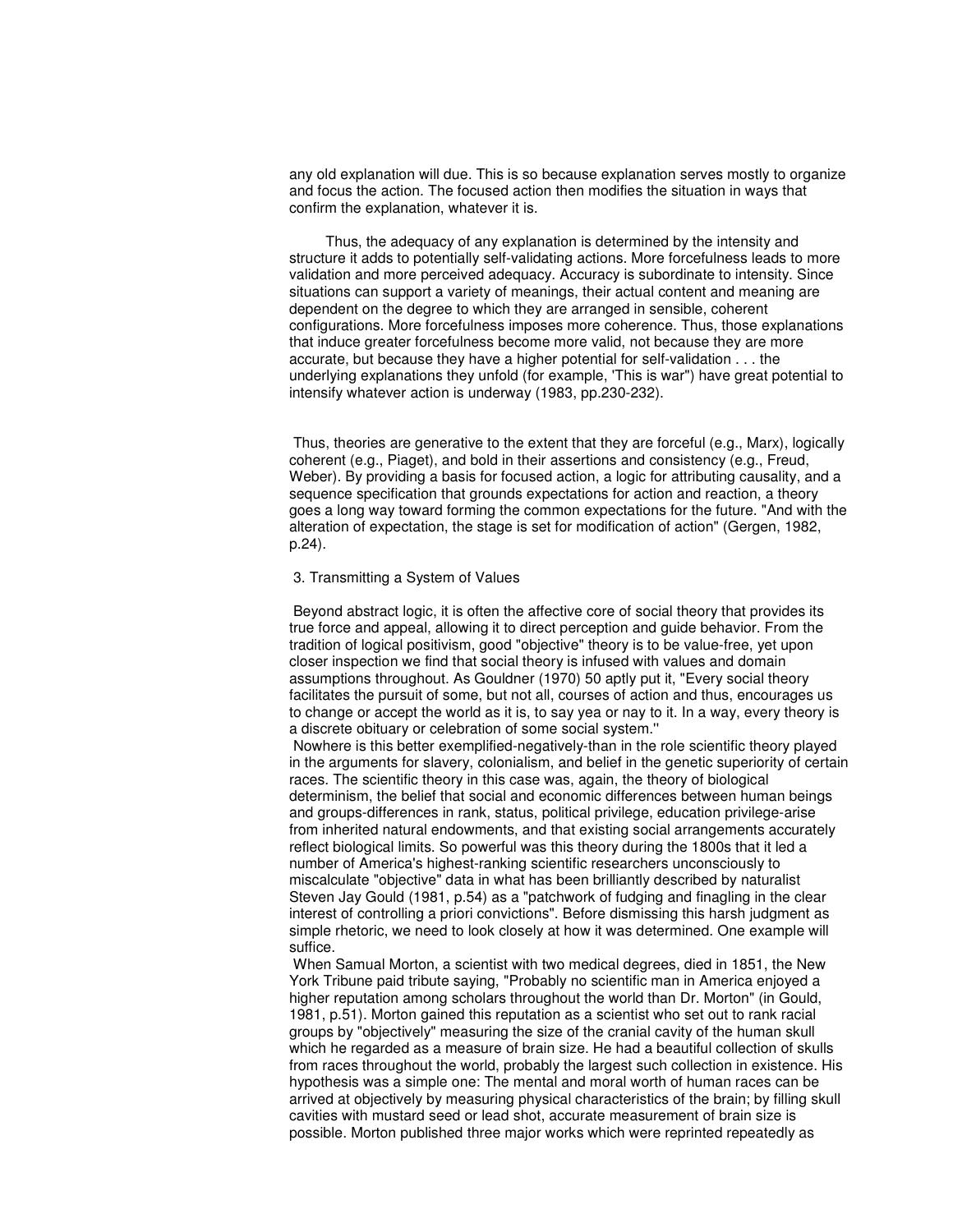providing objective, "hard" data on the mental worth of races. Gould comments:

 Needless to say, they matched every good Yankee's prejudices-whites on top, Indians in the middle, and blacks on the bottom; and among whites, Tuetons and Anglo-Saxons on top, Jews in the middle, and Hindus on the bottom. . . . Status and access to power in Morton's America faithfully reflected biological merit (p.54).

 Morton's work was undoubtedly influential. When he died, the South's leading medical journal proclaimed: "We of the South should consider him as our benefactor, for aiding most materially in giving the Negro his true position as an inferior race" (in Gould, 1981, p.69). Indeed Morton did much more than only give "the Negro his true position," as the following remarks by Morton himself convey:

 Negroes were numerous in Egypt, but their social position in ancient times was the same as it is now, that of servants and slaves.

 The benevolent mind may regret the inaptitude of the Indian civilization . . . [but values must not yield to fact). The structure of his mind appears to be different from that of the white man, or can the two harmonize in social relations except on the most limited scale. (Indians) are not only averse to restraints of education, but for the most part are incapable of a continued process of reasoning on abstract subjects (in Gould, 1981, p.53).

 The problem with these conclusions-as well as the numerical data which supported them-was that they were based not on "fact" but purely and simply on cultural fiction, on Morton's belief in biological determinism. As Gould meticulously shows, all of Morton's data was wrong. Having reworked it completely, Gould concludes:

 Morton's summaries are a patchwork of fudging and finagling in the clear interest of controlling a priori convictions. Yet-and this is the most intriguing aspect of the case-I find no evidence of conscious fraud, indeed, had Morton been a conscious fudger, he would not have published his data so openly.

 Conscious fraud is probably rare in science. . . The prevalence of unconscious finagling, on the other hand, suggests the general conclusion about the social context of science . . . prior prejudice may be found anywhere, even in the basics of measuring bones and totaling sums (pp.

55-56).

 Morton represents a telling example of the power of theory. Theory is not only a shaper of expectations and perceptions. Under the guise of "dispassionate inquiry" it can also be a peddler of values, typecasting arbitrary value as scientific "fact." Along with Gould, we believe that we would be better off to abandon the myth of "value-free" science and that theoretical work "must he understood as a social phenomenon, a gutsy, human enterprise, not the work of robots programmed to collect pure information" (Gould, 1981, p.21). Even if Morton's data were correct, his work still could not be counted as value-free. His data and theories were not only shaped by the setting in which he worked; they were also used to support broad social policy. This is akin to making nature the source of cultural values, which of course it never can be ("What is" does not equal "what should be").

4. Creating a Group-Building Language

 The sociorationalist perspective is more than a pessimistic epitaph for a strictly logical positivist philosophy. It is an invitation to inquiry that raises the status of theory from mere appendage of scientific method to an actual shaper of society. Once we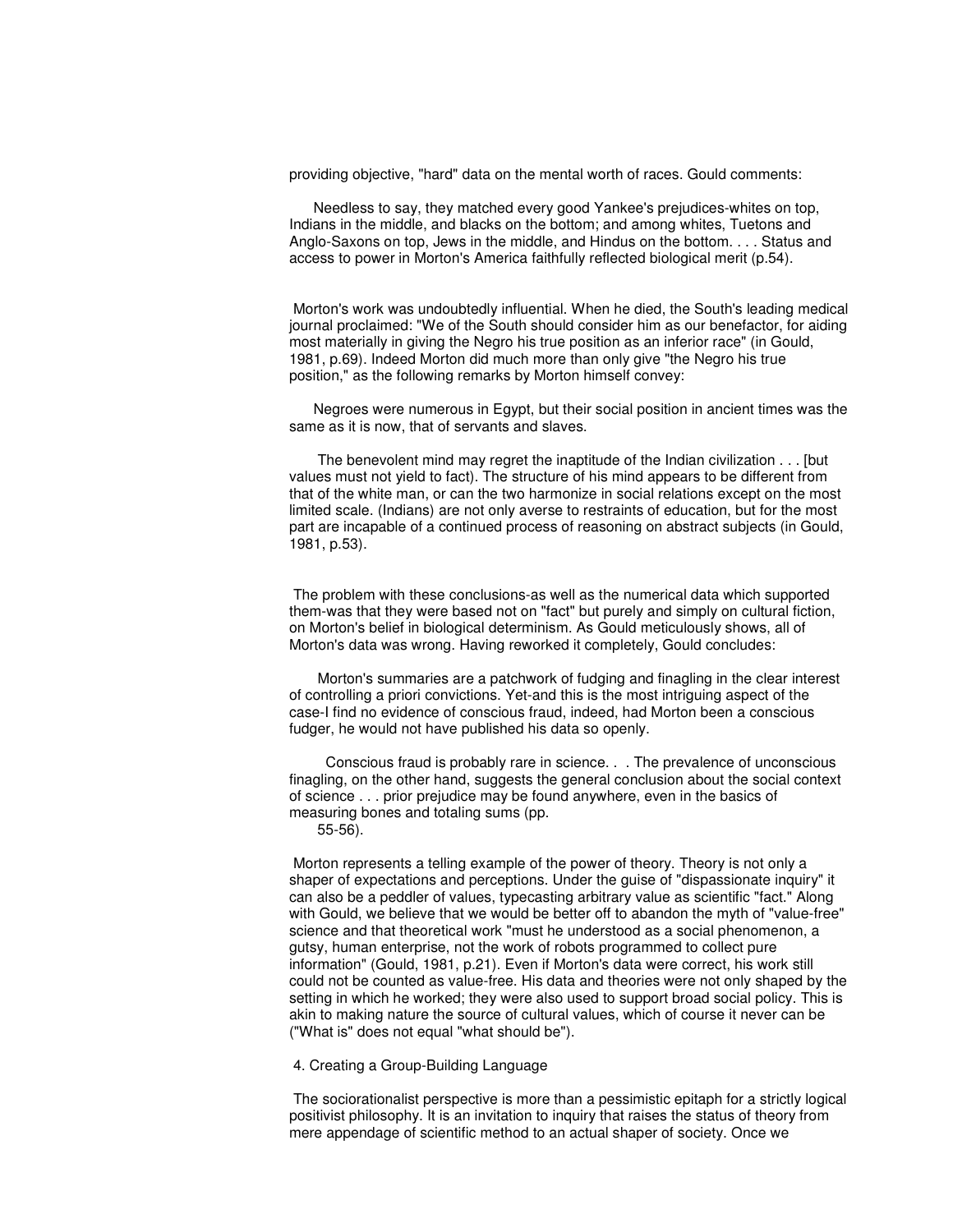acknowledge that a primary product of science-theory-is a key resource for the creation of groups, the stage is set for theory-building activity intended for the use and development of human society, for the creation of human options. Students of human behavior have been aware of the group as the foundation of society since the earliest periods of classical thought. Aristotle, for example, discussed the importance of bands and families. But it was not until the middle of the present century that scientific interest in the subject exploded in a flurry of general inquiry and systematic interdisciplinary research (for a sample review of this literature see Hare, 1976). Among the conclusions of this recent work is the crucial insight that:

 The face-to-face group working on a problem is the meeting ground of individual personality and society. It is in the group that personality is modified and socialized; and it is through the workings of groups that society is changed and adapted to its times (Thelen, 1954, p. vi).

 Similarly, in the field of organization development, Srivastva, Obert, and Neilsen (1977) have shown that the historical development of the discipline has paralleled advances in group theory. And this, they contend, is no accident because:

 Emphasis on the small group is responsive to the realities of social change in large complex organizations. It is through group life that individuals learn, practice, develop, and modify their roles in the larger organization. To enter programmatically at the group level is both to confront and potentially co-opt an important natural source of change and development in these systems (p.83).

 It is well established that groups are formed around common ideas that are expressed in and through some kind of shared language which makes communicative interaction possible. What is less clear, though, is the exact role that science plays in shaping group life through the medium of language. However, the fact that science frequently does have an impact is rarely questioned. Andre Gorz (1973) offers an explosive example of this point.

 In the early 1960s a British professor of sociology by the name of Goldthorpe was brought in from a nearby university to make a study of the Vauxhall automobile workers in Luton, England. At the time, management at the factory was worried because workers in other organizations throughout the United Kingdom were showing great unrest over working conditions, pay, and management. Many strikes were being waged, most of them wildcat strikes called by the factory stewards, not by the unions themselves. Goldthorpe was called in to study the situation at Vauxhall, to find out for management if there was anything to worry about at their factory. At the time of the study there were at Vauxhall no strikes, no disruptions, and no challenges by workers. Management wanted to know why. What were the chances that acute conflict would break out in the "well-managed" and "advanced" big factory?

 After two full years of research, the professor drew his conclusions. Management, he said, had little to worry about. According to the study, the workers were completely socialized into the system, they were satisfied with their wages and neither liked or disliked their work-in fact, they were indifferent to it, viewing it as boring but inevitable. Because their job was not intrinsically rewarding, most people did it just to be done with it-so they could go home and work on other more worthwhile projects and be with their family. Work was marginal and instrumental. It was a means to support other interests outside the factory, where "real life" began. Based then on his observations, Goldthorpe theorized that management had nothing to worry about: Workers were passively apathetic and well integrated into the system. They behaved according to middle-class patterns and showed no signs of strength as a group (no classconsciousness). Furthermore, most conflict with management belonged to the past. The sociologist's report was still at the printer's when some employees got hold of a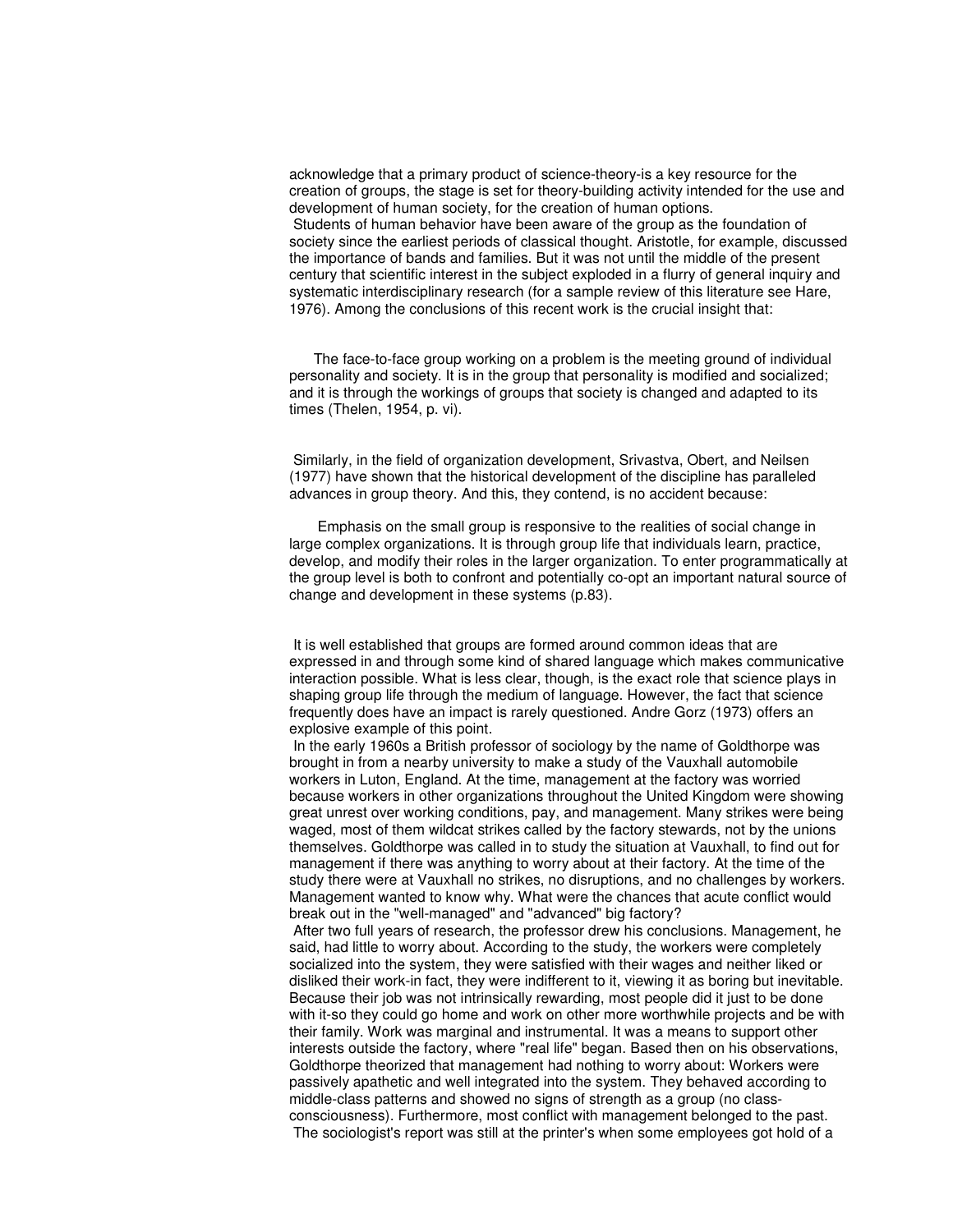summary of his findings. They had the conclusions copied and distributed reports to hundreds of co-workers. Also at around this time, a report of Vauxhall's profits was being circulated, profits that were not shared with the employees. The next day something happened. It was reported by the London Times in detail:

 Wild rioting has broken out at the Vauxhall car factories in Luton. Thousands of workers streamed out of the shops and gathered in the factory yard. They besieged the management offices, calling for managers to come out, singing the 'Red Flag,' and shouting, 'String them up!' Groups attempted to storm the offices and battled police which had been called to protect them (quoted in Gorz, 1973).

# The rioting lasted for two days

 All of this happened, then, in an advanced factory where systematic research showed workers to be apathetic, weak as a group, and resigned to accept the system. What does it all mean? Had the researchers simply misread the data? To the contrary. Goldthorpe knew his data well. He articulated the conclusions accurately, concisely, and with force. In fact, what happened was that the report gave the workers a language with which to begin talking to one another about their plight. It brought them into interaction and, as they discussed things, they discovered that Goldthorpe was right. They felt alike, apathetic but frustrated; and they were apathetic because they felt as individuals working in isolated jobs, that no one could do anything to change things. But the report gave them a way to discuss the situation. As they talked, things changed. People were no longer alone in their feelings, and they did not want things to continue as they were. As an emergent group, they now had a means to convert apathy into action, noninvolvement into involvement, and individual powerlessness into collective strength. "In other words," analyzes Gorz, "the very investigation of Mr. Goldthorpe about the lack of class-consciousness helped tear down the barriers of silence and isolation that rendered the workers apathetic" (p.334). The Vauxhall case is an important one for a number of reasons. At a general level it demonstrates that knowledge in the social sciences differs in quality and kind from knowledge generated in the physical sciences. For instance, our knowledge of the periodic chart does not change the elements, and our knowledge of the moon's orbit does not change its path. But our knowledge of a social system is different. It can be used by the system to change itself, thus invalidating or disconfirming the findings immediately or at some later time. Thus the human group differs from objects in an important way: Human beings have the capacity for symbolic interaction and, through language, they have the ability to collaborate in the investigation of their own world. Because of our human capacity for symbolic interaction, the introduction of new knowledge concerning aspects of our world carries with it the strong likelihood of changing that world itself.

 Gergen (1982) refers to this as the "enlightenment effect" of scientific work, meaning that once the formulations of scientific work are made public, human beings may act autonomously either to disconfirm or to validate the propositions. According to logical positivist philosophy, potential enlightenment effects must be reduced or-ideallyeliminated through experimental controls. In social psychology, for example, deception plays a crucial role in doing research; enlightenment effects are viewed as contaminants to good scientific work. Yet there is an alternative way to look at the reactive nature of social research: it is precisely because of the enlightenment effect that theory can and does play an important role in the positive construction of society. In this sense, the enlightenment effect-which is made possible through language-is an essential ingredient making scientific work worthwhile, meaningful, and applicable. It constitutes an invitation to each and every theorist to actively participate in the creation of his or her world by generating compelling theories of what is good, and just, and desirable in social existence.

5. Extending Visions of Possibility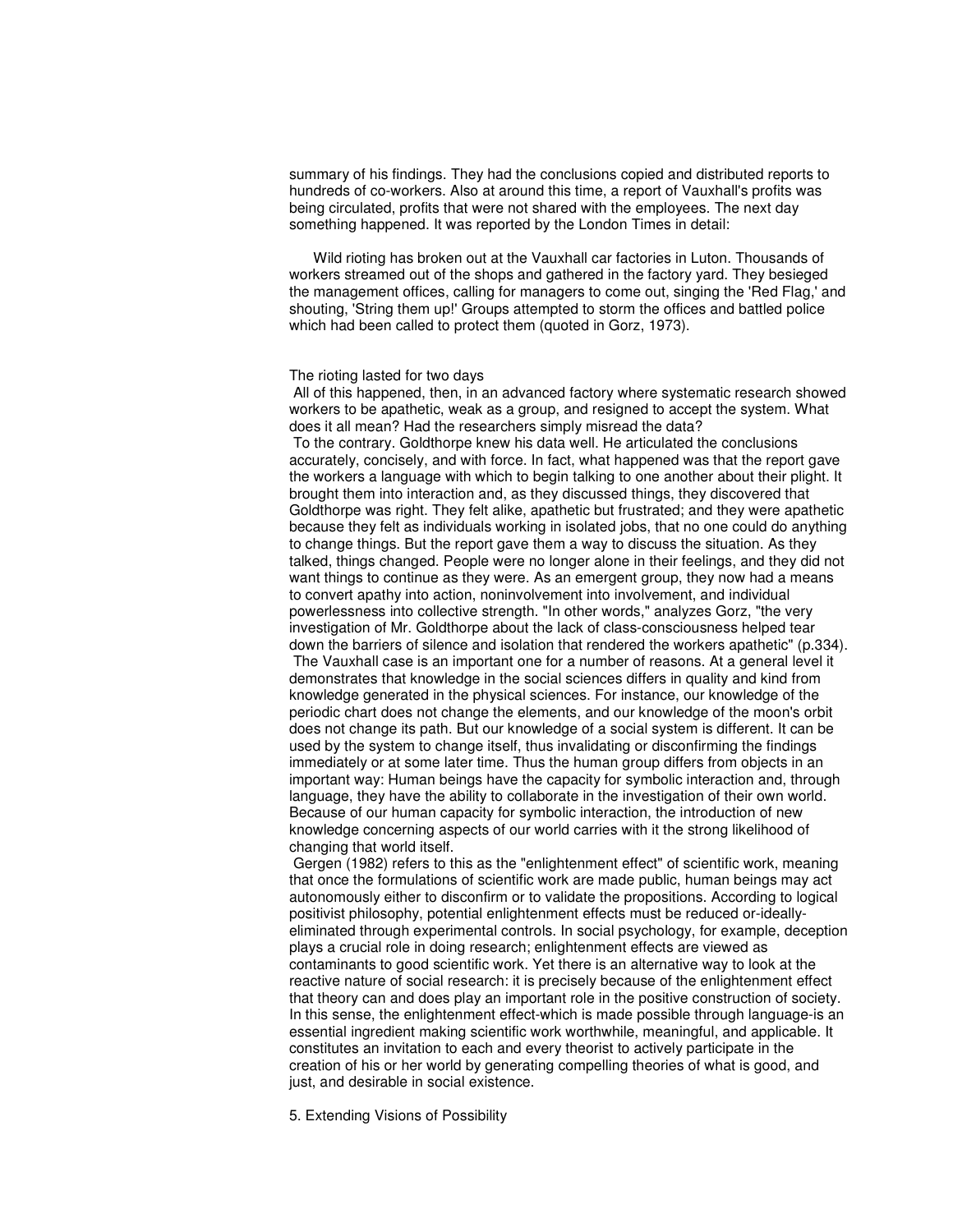The position taken by the sociorationalist philosophy of science is that the conduct of inquiry cannot be separated from the everyday negotiation of reality. Socialorganizational research is, therefore, a continuing moral concern, a concern of social reconstruction and direction. The choice of what to study, how to study it, and what to report each implies some degree of responsibility. Science, therefore, instead of being considered an endpoint, is viewed as one means of helping humanity create itself. Science in this sense exists for one singular overarching purpose. As Albion Small (1905) proposed almost a century ago, a generative science must aim at "the most thorough, intense, persistent, and systematic effort to make human life all that it is capable of becoming" (pp.

36-37).

 Theories gain their generative capacity by extending visions that expand to the realm of the possible. As a general proposition it might be said that theories designed to empower organized social systems will tend to have a greater enlightenment effect than theories of human constraint. This proposition is grounded in a simple but important consideration which we should like to raise as it relates to the unity of theory and practice: Is it not possible that scientific theory gains its capacity to affect cultural practices in very much the same way that powerful leaders inspire people to new heights? Recent research on the functioning of the executive mind (Srivastva, 1983; 1985) raises a set of intriguing parallels between the possibilities of a generative science and the workings of the executive mind.

 The essential parallel is seen in the primary role that ideas or ideals play in the mobilization of diverse groups in the common construction of a desired future. Three major themes from the research stand out in this regard:

 a. Vision: The executive mind works largely from the present and extends itself out to the longer-term future. It is powerful to the extent that it is able to envision a desired future state which challenges perceptions of what is possible and what can be realized. The executive mind operates beyond the frontier of conventional practice without losing sight of either necessity or possibility.

 b. Passion: The executive mind is simultaneously rational and intuitive, which allows it to tap into the sentiments, values, and dreams of the social collectivity. Executive vision becomes "common vision to the extent that it ignites the imaginations, hopes, and passions of others-and it does so through the articulation of self-transcending ideals which lend meaning and significance to everyday life.

 c. Integrity: The executive mind is the mental muscle that moves a system from the present state to a new and different future. As such, this muscle gains strength to the extent that it is founded upon an integrity able to withstand contrary pressures. There are three dimensions to executive integrity. The first, system integrity, refers to the fact that the executive mind perceives the world (the organization, group, or society) as a unified whole, not as a collection of individual parts. The second type of integrity is moral integrity. Common-vision leadership is largely an act of caring. It follows the "path of the heart," which is the source of moral and ethical standards. Finally, integrity of vision refers to consistency, coherence, and focus. Executive vision-to the extent to which it is compelling-is focused and unwavering, even in the midst of obstacles, critics, and conflicting alternatives.

 Interestingly, these thematic dimensions of the executive mind have their counterparts in recent observations concerning the utilization of organizational research. According to Beyer and Trice (1982), the "affective bonding" that takes place during the research largely determines the attractiveness of its results and generates commitment to utilize their implications. For example, Henshel (1975) suggests that research containing predictions of an appealing future will be utilized and preferred over research that points to a negative or repelling future: "People will work for predicted states they approve of and against those they detest" (p.103). Similarly, Weiss and Bucavalas (1980) report that results which challenge the status quo are most attractive to high-level executives be-cause they are the persons expected to make new things happen, at least on the level of policy. And, with respect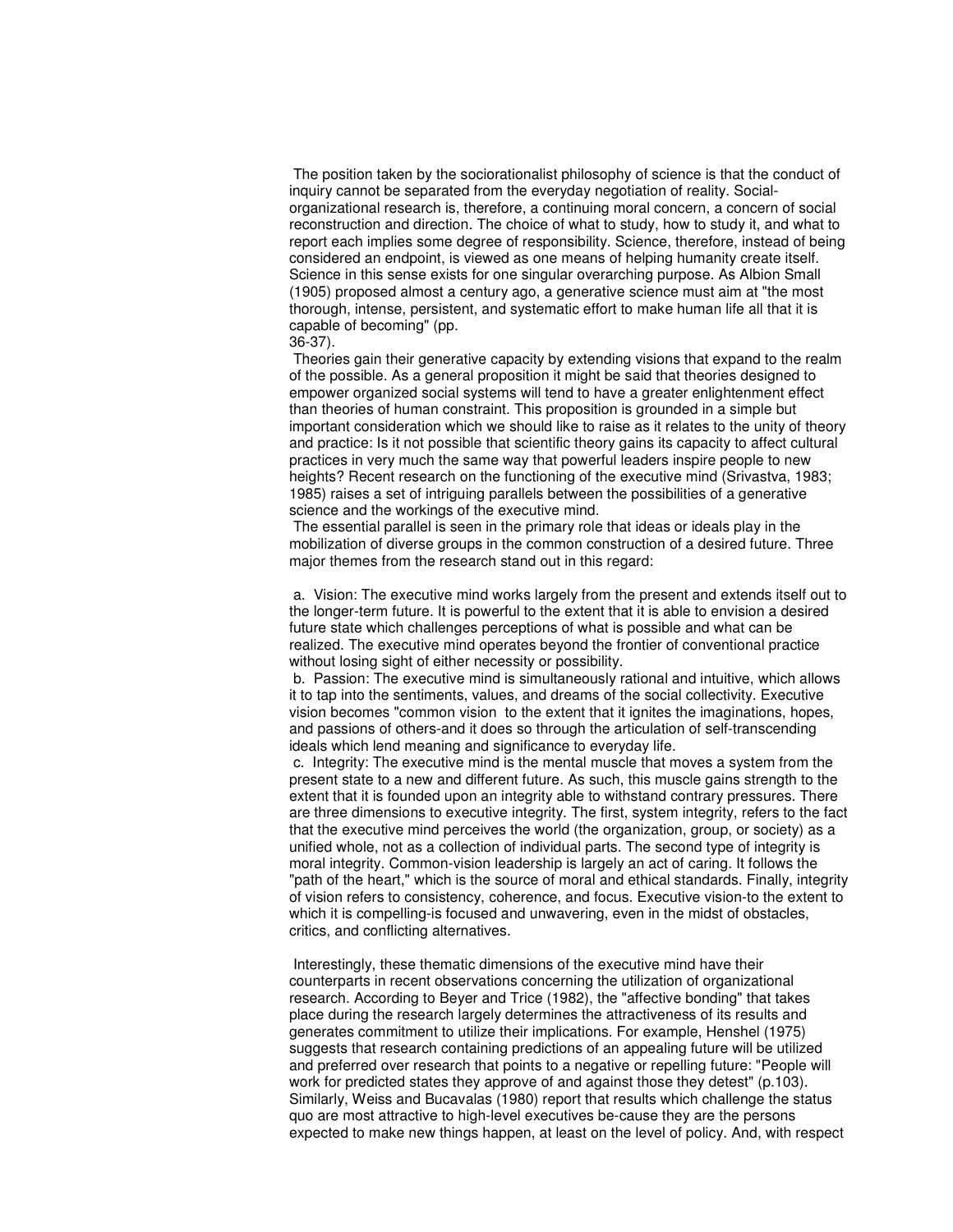to passion and integrity, Mitroff (1980) urges social scientists to become caring advocates of their ideas, not only to diffuse their theories but also to challenge others to prove them wrong and thus pursue those ideas which have integrity in action. This section has explored a number of ways in which social theory becomes a powerful resource for change and development in social practice. The argument is simple. Theory is agential in character and has unbounded potential to affect patterns of social action-whether desired or not. As we have seen, theories are not mere explanations of an external world lying "out there" waiting to be objectively recorded. Theories, like powerful ideas, are formative. By establishing perceptual cues and frames, by providing presumptions of logic, by transmitting subtle values, by creating new language, and by extending compelling visions of possibility or constraint-in all these ways social theory becomes a powerful means whereby norms, beliefs, and cultural practices may be altered.

## REAWAKENING THE SPIRIT OF ACTION-RESEARCH

The key point is this: Instinctively, intuitively, and tacitly we all know that important ideas can, in a flash, profoundly alter the way we see ourselves, view reality, and conduct our lives. Experience shows that a simple economic forecast, political poll, or technical discovery (like the atomic bomb) can forever change the course of human history. Thus one cannot help but be disturbed and puzzled by the discipline of actionresearch in its wide-ranging indifference to theory. Not only does it continue to underrate the role of theory as a means for organizational development (Friedlander & Brown, 1974; Bartunek, 1983; Argyris, 1983) but it appears also to have become locked within an assumptive base that systematically distorts our view of organizational reality and inadvertently helps reinforce and perfect the status quo (Brimm, 1972).

 Why is there this lack of generative theorizing in action-research? And, more importantly, what can be done to rekindle the spirit, excitement and passion required of a science that wishes to be of vital significance to organizations? Earlier we talked about a philosophy of science congenial to the task. Sociorationalism, it was argued, represents an epistemological point of view conducive to catalytic theorizing. Ironically though, it can be argued that most action-researchers already do subscribe to this or a similar view of science (Susman & Evered, 1978). Assuming this to be the case, it becomes an even greater puzzle why contemporary action-research continues to disregard theory-building as an integral and necessary component of the craft. In this section we shall broaden our discussion by taking a look at some of the metaphysical assumptions embedded in our conventional definitions of action-researchassumptions that can be shown to govern our thought and work in ways inimical to present interests.

Paradigm I: Organizing As A Problem to be Solved

 The intellectual and spiritual origins of action-research can be traced to Kurt Lewin, a social psychologist of German origin who coined the term action-research in 1944. The thrust of Lewin's work centered on the need to bridge the gap between science and the realm of practical affairs. Science, he said, should be used to inform and educate social practice, and subsequent action would then inform science: "We should consider action, research, and training as a triangle that should be kept together" (Lewin, 1948, p.211). The twofold promise of an action science, according to Lewin, was to simultaneously contribute to the development of scientific knowledge (propositions of an if/then variety) and use such knowledge for bettering the human condition.

 The immense influence of Lewin is a complete puzzle if we look only to his writings. The fact of the matter is that Lewin published only 2 papers-a mere 22 pagesconcerned directly with the idea of action-research (Peters & Robinson, 1984). Indeed, it has been argued that his enduring influence is attributable not to these writings but to the sheer force and presence of the man himself. According to biographer Alfred Marrow (1968), Lewin was a passionate and creative thinker, continuously knocking at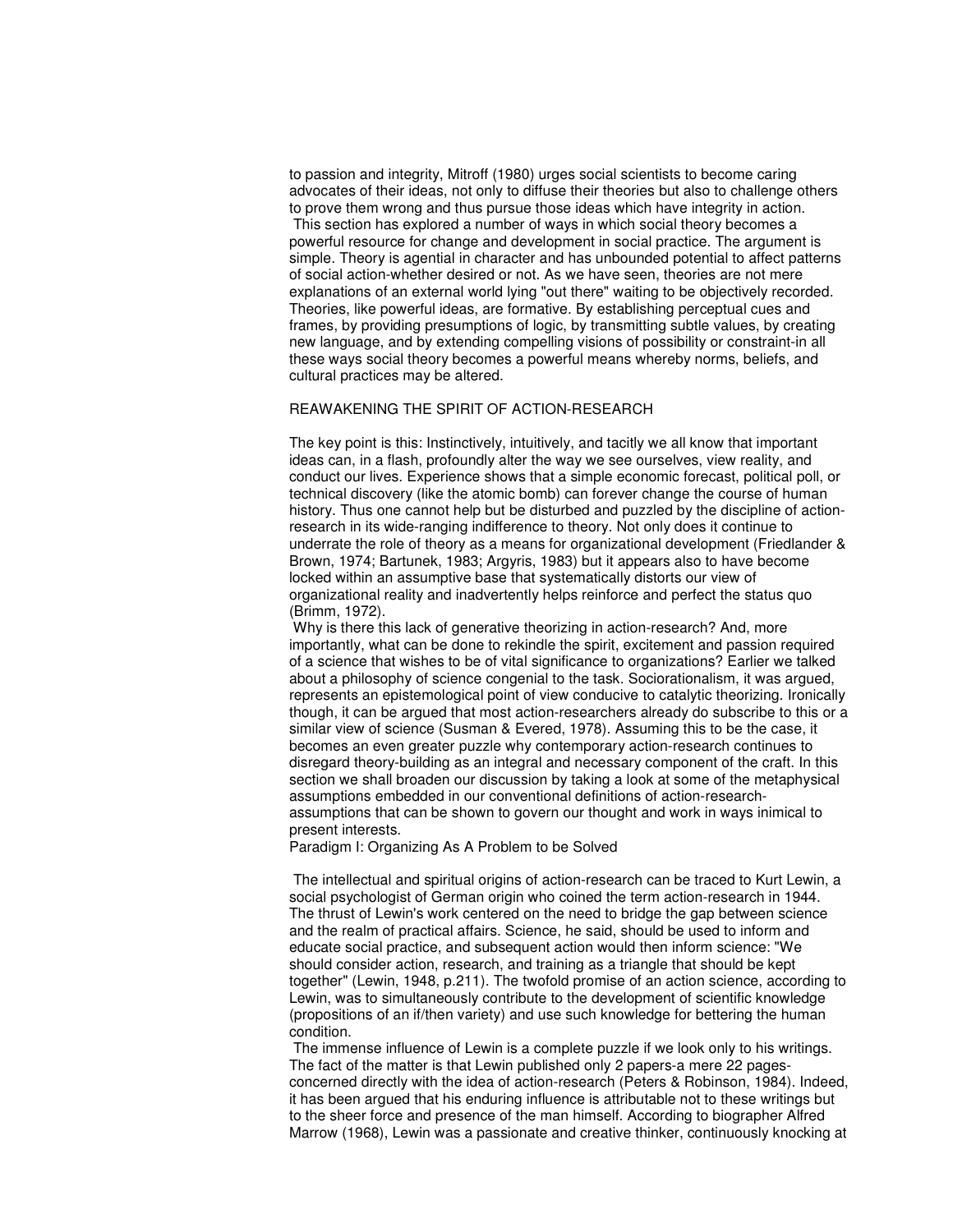the door of the unknown, studying "topics that had been believed to be psychologically unapproachable." Lewin's character was marked by a spirit of inquiry that burned incessantly and affected all who came in contact with him, especially his students. The intensity of his presence was fueled further by the belief that inquiry itself could be used to construct a more democratic and dignified future. At least this was his hope and dream, for Lewin had not forgotten his experience as a refugee from fascism in the late 1930s. Understanding this background, then, it is clear why he revolted so strongly against a detached ivory-tower view of science, a science that is immersed in trivial matters, tranquilized by its standardized methods, and limited in its field of inquiry. Thus, the picture we have of Lewin shows him to have been a committed social scientist pioneering uncharted territory for the purpose of creating new knowledge about groups and societies that might advance the democratic ideal (see, for example, Lewin, 1952). It was this spirit-a relentless curiosity coupled with a conviction of the need for knowledge-guided societal development-that marked Lewin's creative impact on both his students and the field.

 Much of this spirit is now gone from action-research. What is left is a series of assumptions about the world which exhibits little, if any, resemblance to the process of inquiry as Lewin lived it. While many of the words are the same, they have been taken too literally and in their translation over the years have been bloated into a set of metaphysical principles-assumptions about the essence of social existence-that directly undermine the intellectual and speculative spirit. Put bluntly, under current norms, action-research has largely failed as an instrument for advancing social knowledge of consequence and now risks being (mis)understood as little more than a crude empiricism imprisoned in a deficiency mode of thought. A quick sketch of six sets of assumptions embedded in the conventional view of action-research will show exactly what we are talking about while also answering our question about the discipline's lack of contribution to generative theory:

 Research equals problem-solving; to do good research is to solve "real problems." So ingrained is this assumption that it scarcely needs documentation. Virtually every definition found in leading texts and articles equates action-research with problem solving-as if "real" problem solving is virtually the essence of the discipline. For example, as French and Bell (1978) define it, "Action-research is both an approach to problem solving-a model or paradigm, and a problem-solving process-a series of activities and events" (p. 88)4 Or in terms of the Bradford, Gibb, and Benne (1964) definition, "It is an application of scientific methodology in the clarification and solution of practical problems" (p.33). Similarly, Frohman, Sashkin, and Kavanaugh (1976) state: "Action research describes a particular process model whereby behavioral science knowledge is applied to help a client (usually a group or social system) solve real problems and not incidentally learn the process involved in problem solving" (p.203). Echoing this theme, that research equals problem solving, researchers at the University of Michigan's Institute in Social Research state,

 "Three factors need to be taken into account in an organization development action-research effort: The behaviors that are problematic, the conditions that create those behaviors, and the interventions or activities that will correct the conditions creating the problems. What is it that people are doing or not doing, that is a problem? Why are they doing or not doing these particular things? Which of a large number of possible interventions or activities would be most likely to solve the problems by focusing on why problems exist?" (Hausser, Pecorella & Wissler, 1977, p.2).

Here it is unmistakeably clear that the primary focus of the action-research approach to organizational analysis is the ongoing array of concrete problems an organization faces. Of course, there are a number of differences in the discipline as to the overall definition and meaning of the emerging action-research paradigm. But this basic assumption-that research equals problem solving-is not one of them. In a recent review intended to discover elements of metatheoretical agreement within the discipline, Peters and Robinson (1984) discovered that out of 15 different dimensions of action-research studied, only 2 had unanimous support among leaders in the field.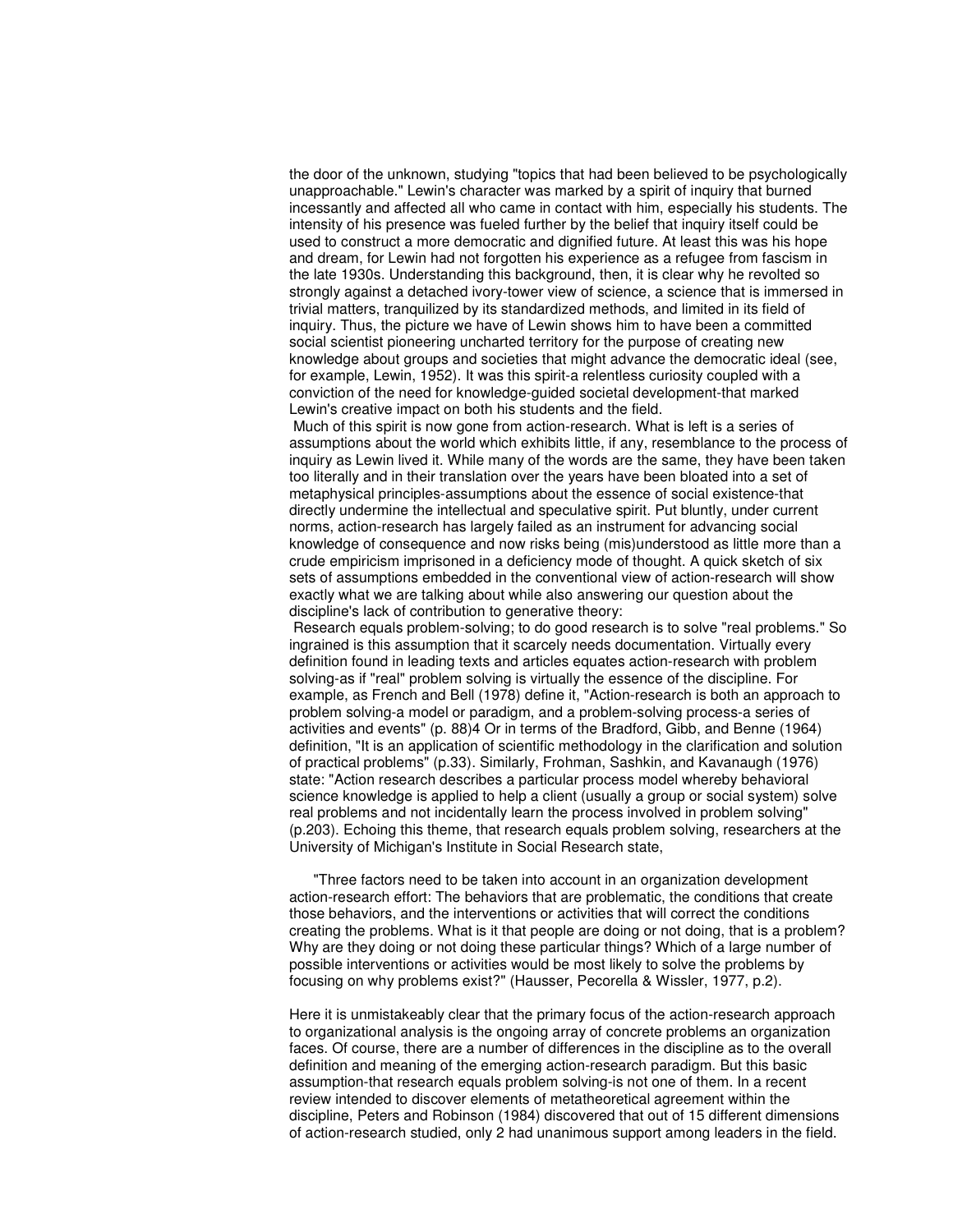What were these two elements of agreement? Exactly as the definitions above suggest: Social science should be "action-oriented" and "problem focused." Inquiry, in action-research terms, is a matter of following the standardized rules of problem solving; knowledge is the result of good method. "In essence," write Blake and Mouton (1976), "it is a method of empirical data gathering that is comprised of a set of rather standardized steps: diagnosis, information gathering, feedback, and action planning" (pp.101-102). By following this ritual list, they contend that virtually any organization can be studied in a manner that will lead to usable knowledge. As Chiles (1983) puts it, "The virtue of the model lies in the sequential process. . . . Any other sequence renders the model meaningless" (p.318). The basic idea behind the model is that "in management, events proceed as planned unless some force, not provided against by the plan, acts upon events to produce an outcome not contemplated in the plan" (Kepner & Tregoe, 1973, p.3). Thus, a problem is a deviation from some standard, and without precise diagnosis (step one) any attempt to resolve the problem will likely fail as a result of not penetrating the surface symptoms to discover the true causes. Hence, like a liturgical refrain which is seldom questioned or thought about, Cohen, Fink et al. (1984) tell the new student that knowledge is the offspring of processing information through a distinct series of problem-solving stages:

 Action-research begins with an identified problem. Data are then gathered in a way that allows a diagnosis which can produce a tentative solution, which is then implemented with the assumption that it is likely to cause new or unforeseen problems that will, in turn, need to be evaluated, diagnosed, and so forth This action-research method assumes a constantly evolving interplay between solutions, results, and new solutions. . This model is a general one applicable to solving any kind of problem in an ongoing organization (pp. 359~360).

 Action-research is utilitarian or technical; that is, it should be initiated and designed to meet a need in an area specified by the organization, usually by "top management," The search is controlled by the 'felt need" or object of inquiry; everything that is not related to this object should be dismissed as irrevelant. As we are beginning to see, action-research conventionally understood does not really refer to research per se but rather to a highly focused and defined type of research called problem solving. Taken almost directly from the medical model, the disease orientation guides the process of inquiry in a highly programmed way. According to Levinson (1972), diagnostic actionresearch, "like a therapeutic or teaching relationship should be an alliance of both parties to discover and resolve these problems. . . . [The researcher] should look for experiences which appear stressful to people. What kinds of occurrences disrupt or disorganize people" (p. 37). Hence in a systematically limiting fashion, the general topic of research is largely prescribed-before inquiry even begins. As we would guess:

 Typical questions in [action-research] data gathering or "problem sensing" would include:

 What problems do you see in your group, including problems between people that are interfering with getting the job done the way you would like to see it done? And what problems do you see in the broader organization? Such open-ended questions provide latitude on the part of respondents and encourage a reporting of problems as the individual sees them (French, 1969, pp. 183-185).

 In problem solving it is assumed that something is broken, fragmented, not whole, and that it needs to be fixed. Thus the function of problem solving is to integrate, stabilize, and help raise to its full potential the workings of the status quo. By definition, a problem implies that one already has knowledge of what "should be"; thus one's research is guided by an instrumental purpose tied to what is already known. In this sense, problem solving tends to be inherently conservative; as a form of research it tends to produce and reproduce a universe of knowledge that remains sealed. As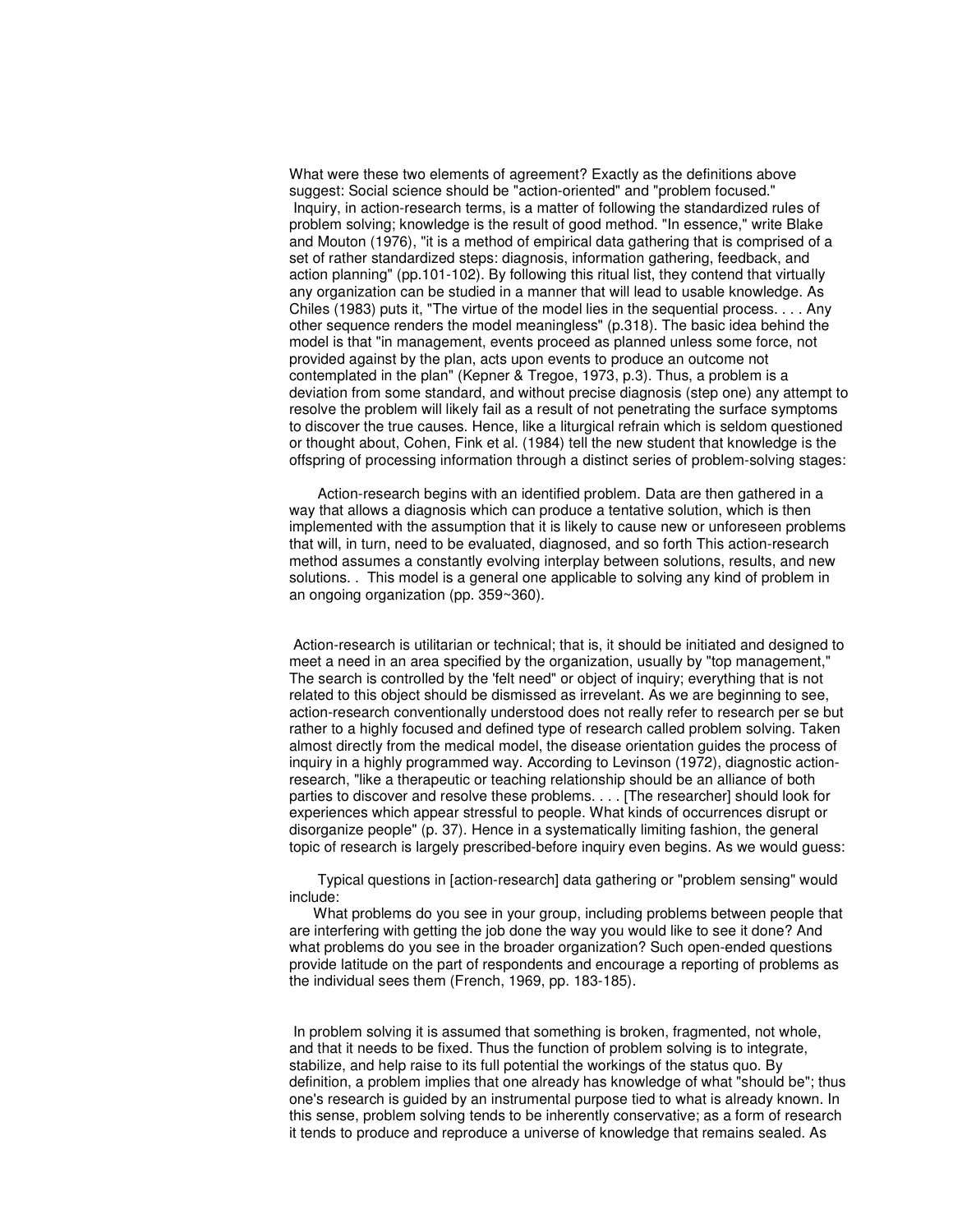Staw (1984) points out in his review of the field, most organizational research is biased to serve managerial interests rather than exploring broader human and/or social purposes. But even more important, he argues, the field has not even served managerial interests well since research has taken a short-term problem focus rather than having formulated logics of new forms of organization that do not exist. It is as if the discipline's concept of social-system development means only clearing up distortions in current functioning (horizontal development) and does not include any conception of a stage-based movement toward an altogether new or transformed reality (vertical development or second-order change).

 Action-research should not inquire into phenomena that transcend the competence of human reason. Questions that cannot be answered should not be asked and issues that cannot be acted upon should not be explored (i.e., action-research is not a branch of political philosophy, poetry, or theology). This proposition is a "smuggled-in" corollary to the preceding assumptions. It would appear that once one agrees with the ground rules of a pragmatic problem-solving science, the universe for inquiry is largely predetermined, defined, and delimited in scope. Specifically, what one agrees to a secularized view of a human universe that is predictable, controllable, and rational, one that is sequentially ordered into a series of causes and effects. As both a credit and a weakness, the problem-solving mode narrows our gaze in much the same manner that a blinder over one eye narrows the field of vision and distorts one's perception of depth. As a part of a long-term movement evidenced in social sciences, contemporary action-research embodies the trend toward metaphysical skepticism and denial (Quinney, 1982). That is, it operates out of a sacred void that cuts off virtually any inquiry into the vital forces of life. Indeed, the whole promise of modern science was that it would finally banish illusion, mystery, and uncertainty from the world. An inquiry process of immediate utility (problem solving), therefore, requires an anti-religious, secular spirit that will limit the realm of study to the sphere of the known. And because of the recognition that the formulation of a problem depends largely on one's views of what constitutes a solution, it is not surprising to find that research on the utilization of research shows a propensity for social scientists and organizations to agree on studying only those variables that can be manipulated (Beyer & Trice, 1982). As one might imagine, such a view has crippling implications for generative theorizing. For example, as typically practiced, action-research does little in the way of theorizing about or bringing beauty into organizational life. Does this mean that there is no beauty in organizing? Does this mean that the realm of the esthetic has little or nothing to do with organizational dynamics?

 The tidy imagery of the problem-solving view is related to what Sigmund Koch (1981) has called, in his presidential address to the APA, the syndrome of "ameaningful thinking." One element of this syndrome is the perpetuation of the scientistic myth which uses the rhetoric of prediction and control to reassure people that their lives are not that complex, their situations not all that uncertain-and that their problems are indeed manageable through causal analysis. In the process, however, science tends to trivialize, and even evade, a whole class of issues that 'transcend the competence of human reason" yet are clearly meaningful in the course of human experience. One way in which the field of inquiry is restricted, according to Koch, has to do with one's choice of methodology:

 There are times and circumstances in which able individuals, committed to inquiry, tend almost obsessively to frustrate the objectives of inquiry. It is as if uncertainty, mootness, ambiguity, cognitive infinitude were the most unbearable of the existential anguishes....Ameaningful thought or inquiry regards knowledge as the result of "processing" rather than discovery. It presumes that knowledge is an almost automatic result of a gimmickry, an assembly line, a 'methodology"....So strongly does it see knowledge under such aspects that it sometimes seems to suppose the object of inquiry to be an ungainly and annoying irrevelance (1981, p.259).

To be sure, this is not to argue that all action-research is "ameaningful" or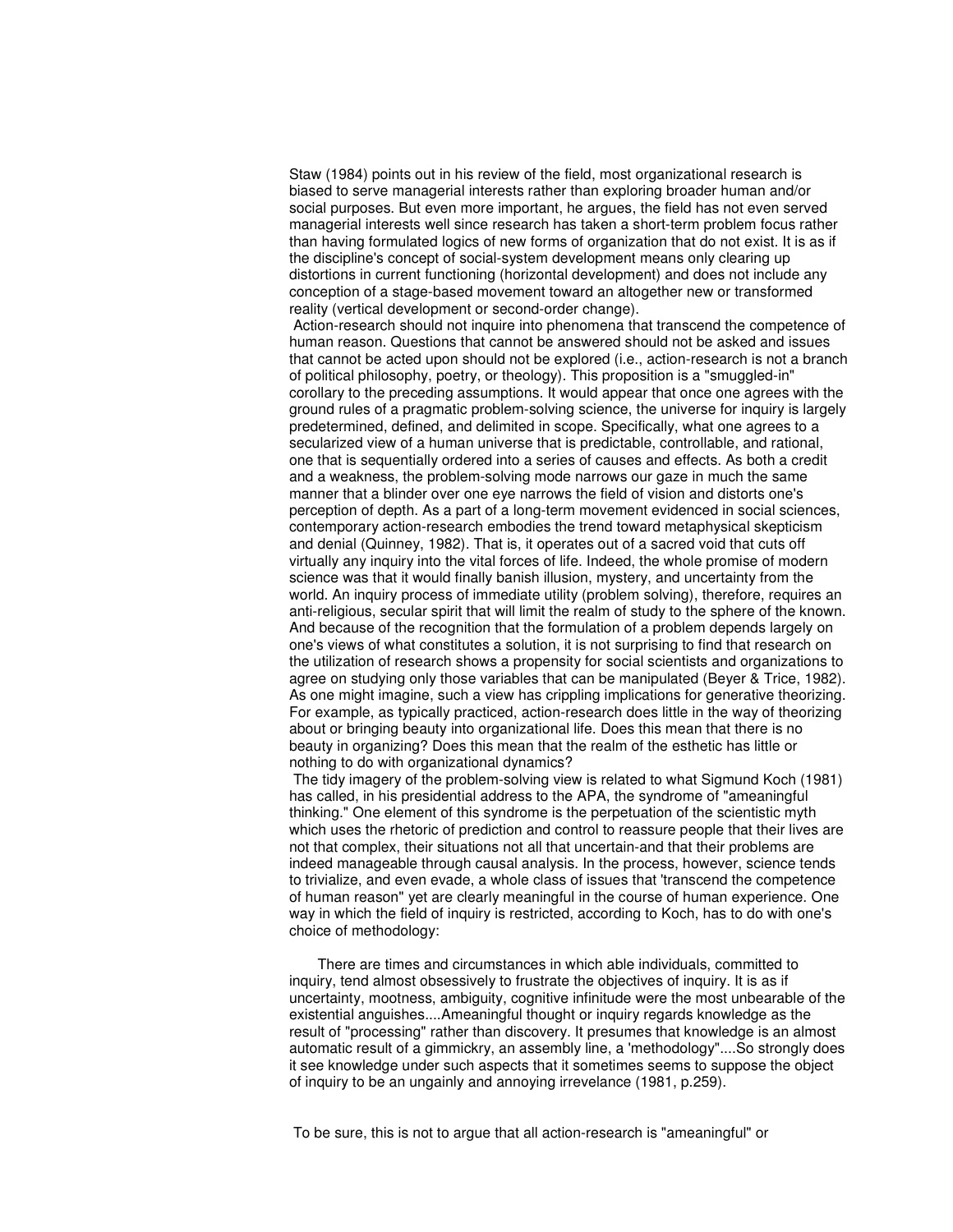automatically tied to a standardized problem-solving method. Likewise, much of the success achieved by action-research until now may be attributed to its restricted focus on that which is "solvable." However, it is important to recognize that the problemsolving method of organizational inquiry quite systematically paints a picture of organizational life in which a whole series of colors are considered untouchable. In this way the totality of being is obviously obscured, leading to a narrowed conception of human nature and cultural possibility.

 Problems are "out there" to be studied and solved. The ideal product of actionresearch is a mirror-like reflection of the organization's problems and causes. As "objective third party," there is little role for passion and speculation. The actionresearcher should be neither a passionate advocate nor an inspired dreamer (utopian thinker). One of the laudable and indeed significant values associated with actionresearch has been its insistence upon a collaborative form of inquiry. But unfortunately, from a generative-theory perspective, the term collaboration has become virtually synonymous with an idealized image of the researcher as a facilitator and mirror, rather than an active and fully engaged social participant. As facilitator of the problem-solving process, the action-researcher has three generally agreed-upon "primary intervention tasks' ':

to help generate valid organizational data; to enable others to make free and informed choices on the basis of the data; and to help the organization generate internal commitment to their choices. Elaborating further, Argyris (1970) states:

 One condition that seems so basic as to be defined as axiomatic is the generation of valid information....Valid information is that which describes the factors, plus their interrelationships, that create the problem (pp.16-17).

 Furthermore, it is also assumed that for data to be useful there must be a claim to neutrality. The data should represent an accurate reflection of the observed facts. As French and Bell (1978) describe it, it is important for the action-researcher to stress the objective, fact-finding features: "A key value inculcated in organizational members is a belief in the validity, desirability, and usefulness

 of the data" (p.79). Then through feedback that "refers to activities and processes that 'reflect' or 'mirror' an objective picture of the real world" (p. 111), the action-researcher facilitates the process of prioritizing problems and helps others make choices for action. And because the overarching objective is to help the organization develop its own internal resources, the action-researcher should not play an active role or take an advocate stance that might in the long run foster an unhealthy dependency. As French and Bell (1978) again explain, an active role "tends to negate a collaborative, developmental approach to improving organizational processes" (p.203). As must be evident, every one of these injunctions associated with the problemsolving view of action-research serves directly to diminish the likelihood of imaginative,

passionate, creative theory. To the extent that generative theory represents an inspired theoretical articulation of a new and different future, it appears that actionresearch would have nothing to do with it. According to French and Bell (1978) "Even the presenting of options can be overdone. If the [action-researcher's] ideas become the focal point for prolonged discussion and debate, the consultant has clearly shifted away from the facilitator role" (p.

#### 206).

 At issue here is something even more important. The fundamental attitude embodied in the problem-solving view is separationist. It views the world as something external to our consciousness of it, something "out there." As such it tends to identify problems not here but "over there": Problems are not ours, but yours; not a condition common to all, but a condition belonging to this person, their group, or that nation (witness the acid-rain issue). Thus, the action-researcher is content to facilitate their problem solving because he or she is not part of that world. To this extent, the problem-solving view dissects reality and parcels it out into fragmented groups, families, tribes, or countries. In both form and substance it denies the wholeness of a dynamic and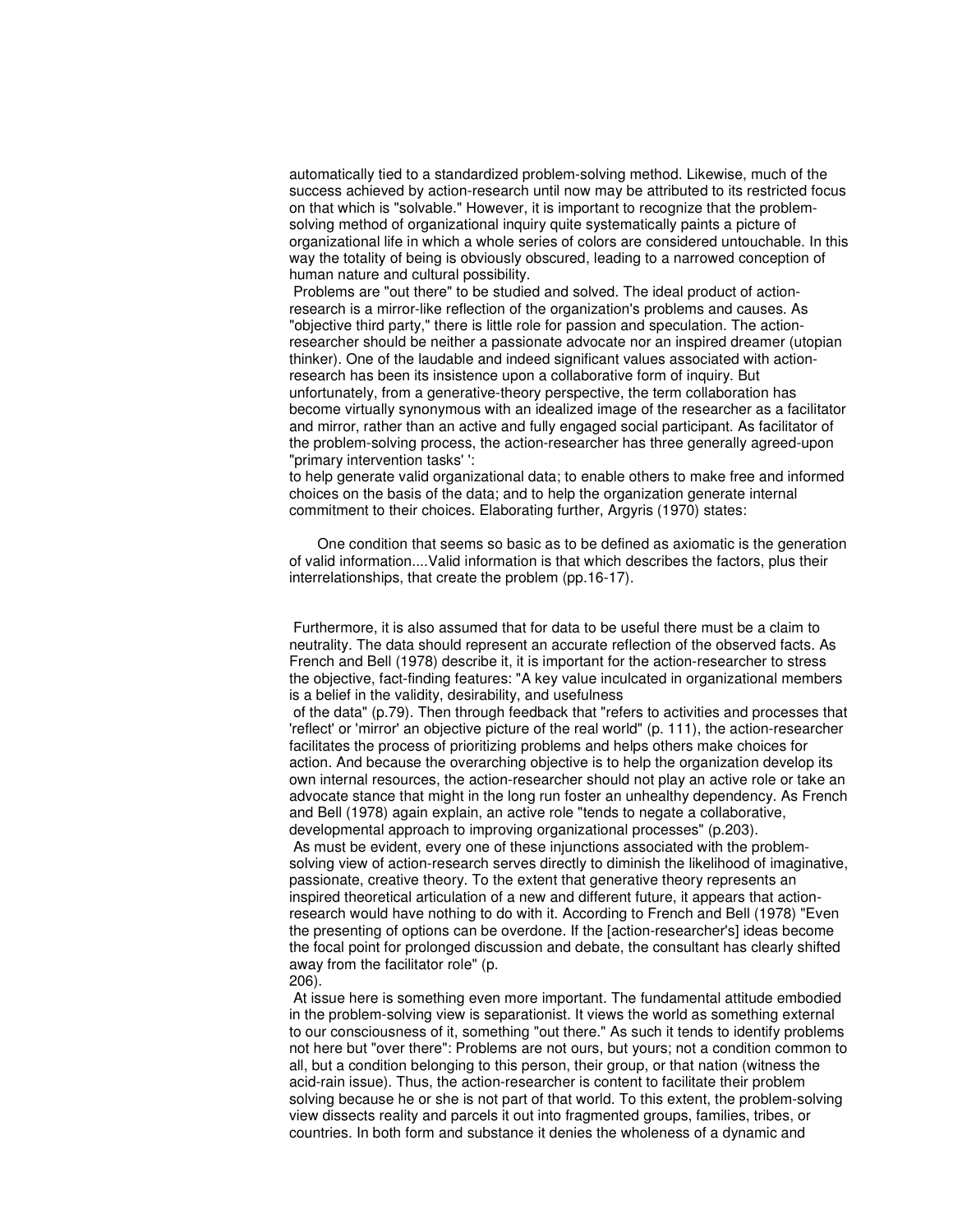interconnected social universe. And once the unity of the world is broken, passionless, mindless, mirror-like inquiry comes to make logical sense precisely because the inquirer has no ownership or stake in a world that is not his or hers to begin with. Organizational life is problematic. Organizing is best understood as a historically situated sequence of problems, causes, and solutions among people, events, and things. Thus, the ultimate aim and product of action-research is the production of institutions that have a high capacity to perceive, formulate, and solve an endless stream of problems.

 The way we conceive of the social world is of consequence to the kind of world we discover and even, through our reconstructions, helps to create it. Action-researchers, like scientists in other areas, approach their work from a framework based on takenfor-granted assumptions. To the extent that these assumptions are found useful, and are affirmed by colleagues, they remain unquestioned as a habitual springboard for one's work. In time the conventional view becomes so solidly embedded that it assumes the status of being "real," without alternative (Morgan, 1980; Mennhiem, 1936). As human beings we are constantly in symbolic interaction, attempting to develop conceptions that will allow us to make sense of and give meaning to experience through the use of language, ideas, signs, theories, and names. As many have recently shown, the use of metaphor is a basic mode under which symbolism works and exerts an influence on the development of language, science, and cognitive growth (Morgan, 1980; Ortony, 1979; Black, 1962; Keely, 1980). Metaphor works by asserting that A equals B or is very much like B. We use metaphors constantly to open our eyes and sensitize us to phenomenal realities that otherwise might go unnoticed. Pepper (1942) argues that all science proceeds from specifiable "world hypotheses" and behind every world hypothesis rests the boldest of "root metaphors. Within what we are calling Paradigm I action-research, there lies a guiding metaphor which has a power impact on the theory-building activity of the discipline. When organizations are approached from the deficiency perspective of Paradigm I, all the properties and modes of organizing are scrutinized for their dysfunctional but potentially solvable problems. It is all too clear then that the root metaphor of the conventional view is that organizing is a problem. This image focuses the researcher's eye on a visible but narrow realm of reality that resides "out there" and is causally determined, deficient by some preexisting standard-on problems that are probably both understandable and solvable. Through analysis, diagnosis, treatment, and followup evaluation the sequential world of organizing can be kept on its steady and productive course. And because social existence is at its base a problem to be solved, real living equals problem solving, and living better is an adaptive learning process whereby we acquire new and more effective means for tackling tough problems. The good life, this image informs, depends on solving problems in such a way that problems of utility are identified and solutions of high quality are found and carried out with full commitment. As one leading theorist describes:

 For many scholars who study organizations and management, the central characteristic of organizations is that they are problem-solving systems whose success is measured by how efficiently they solve problems associated with accomplishing their primary mission and how effectively they respond to emergent problems. Kilmann's approach (1979, pp.214-215) is representative of this perspective: "One might even define the essence of management as problem defining and problem solving, whether the problems are well-structured, ill-structured, technical, human, or environmental In this view, the core task of the executive is problem management. Although experience, personality, and specific technical expertise are important, the primary skill of the successful executive is the ability to manage the problem-solving process in such a way that important problems are identified and solutions of high quality are found and carried out with the full commitment of organizational members (KoIb, 1983, pp.109-110).

From here it is just a short conceptual jump to the idealized aim of Paradigm I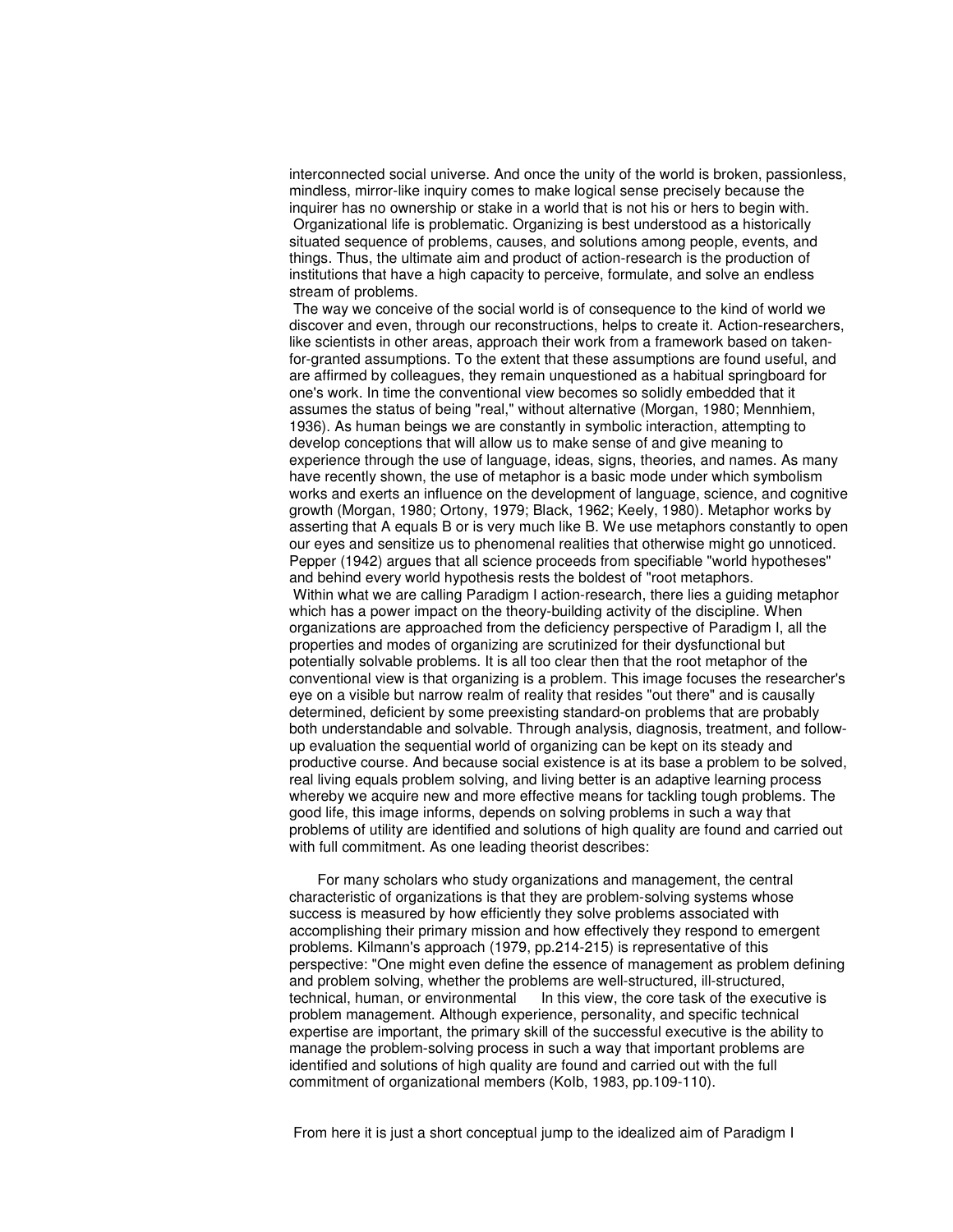research:

 Action-research tends to build into the client system an institutionalized pattern for continuously collecting data and examining the system's processes, as well as for the continuous review of known problem areas. Problem solving becomes very much a way of organizational life (Marguiles and Raia, 1972, p.29).

 I have tried in these few pages to highlight the almost obvious point that the deficiency/problem orientation is pervasive and holds a subtle but powerful grasp on the discipline's imagination and focus. It can be argued that the generative incapacity of contemporary action-research is securely linked with the discipline's guiding metaphor of social-organizational existence. As noted by many scholars, the theoretical output of the discipline is virtually nonexistent, and what theory there is is largely problem-focused (theories of turnover, intergroup conflict, processes of dehumanization. See Staw, 1984 for an excellent review). Thus, our theories, like windsocks, continue to blow steadily onward in the direction of our conventional gaze. Seeing the world as a problem has become 'very much a way of organizational life." It is our feeling that the discipline has reached a level of fatigue arising from repetitious use of its standardized model. Fatigue, as Whitehead (1929) 50 aptly surmised, arises from an act of excluding the impulse toward novelty which is the antithesis of the life of the mind and of speculative reason. To be sure, there can be great adventure in the process of inquiry. Yet not many action-researchers today return from their explorations refreshed and revitalized, like pioneers returning home, with news of lands unknown but most certainly there. Perhaps there is a different root metaphor from which to work.

Proposal for a Second Dimension

 Our effort here is but one in a small yet growing attempt to generate new perspectives on the conduct of organizational research, perspectives that can yield the kind of knowledge necessary for both understanding and transforming complex socialorganizational systems (Torbert, 1983; Van Maanen et al., 1982; Mitroff & Kilmann, 1978; Smirchich, 1983; Forester, 1983; Argyris, 1970; Friedlander, 1977). It is apparent that among the diverse views currently emerging there is frequently great tension. Often the differences become the battleground for fierce debate about theories of truth, the meaning of "facts," political agendas, and personal assertions of will. But, more fruitfully, what can be seen emerging is a heightened sensitivity to and interdisciplinary recognition of the fact that, based on "the structure of knowledge" (KoIb, 1984), there may be multiple ways of knowing, each of them valid in its own realm when judged according to its own set of essential assumptions and purposes. In this sense there are many different ways of studying the same phenomenon, and the insights generated by one approach are, at best, partial and incomplete. According to Jurgen Habermas (1971) different perspectives can be evaluated only in terms of their specified 'human interests," which can broadly be differentiated into the realm of practical rationality and the realm of technical rationality. In more straightforward language Morgan (1983) states:

 The selection of method implies some view of the situation being studied, for any decision on how to study a phenomenon carries with it certain assumptions or explicit answers to the question, What is being studied?', Just as we select a tennis racquet rather than a golf club to play tennis because we have a prior conception as to what the game of tennis involves, so too, in relation to the process of social research, we select or favor particular kinds of methodology because we have implicit or explicit conceptions as to what we are trying to do with our research (p.19).

Thus, in adopting one mode over another the researcher directly influences what he or she will finally discover and accomplish.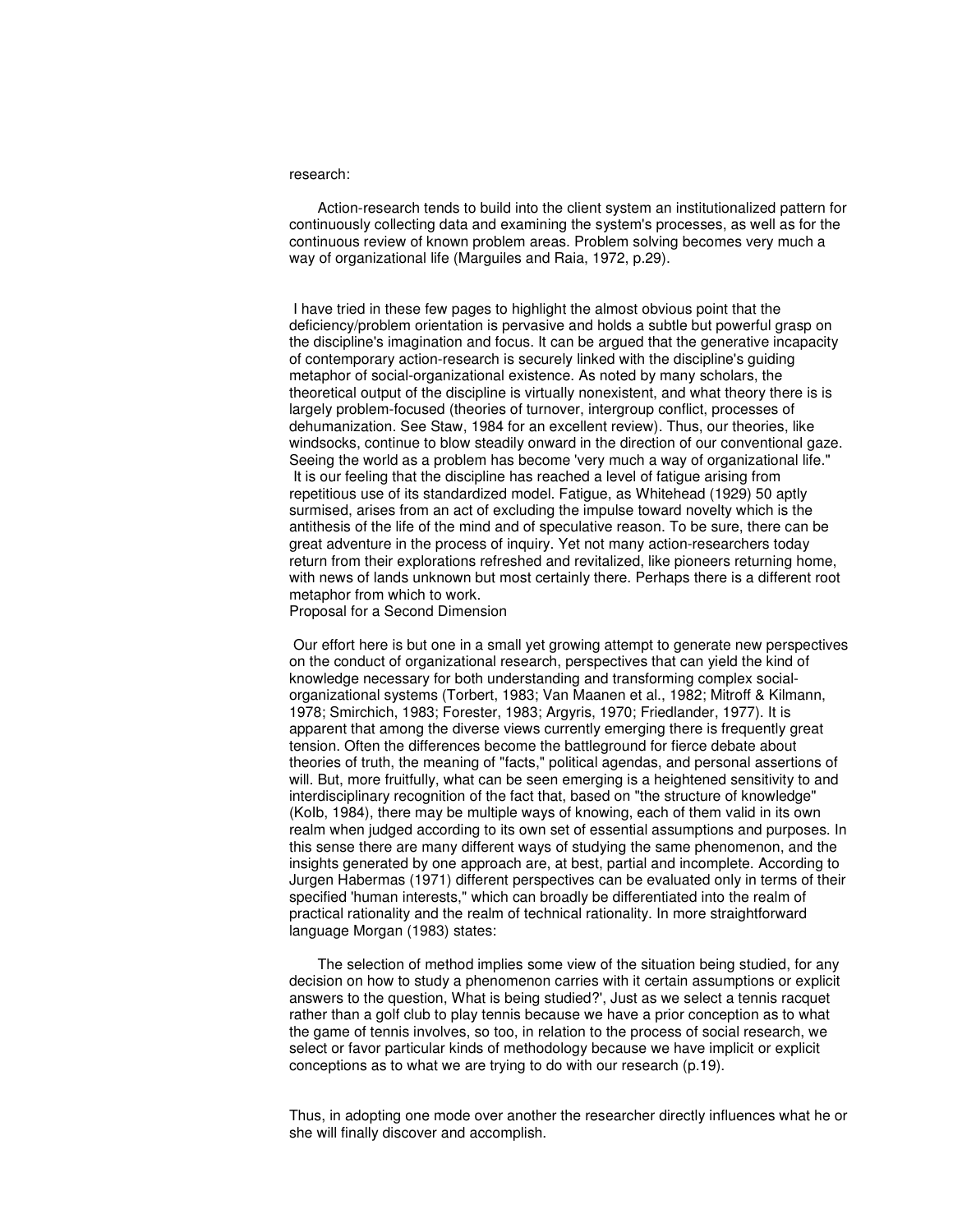It is the contention of this chapter that advances in generative theorizing will come about for action-research when the discipline decides to expand its universe of exploration, seeks to discover new questions, and rekindles a fresh perception of the extra ordinary in everyday organizational life. In this final section we now describe the assumptions and philosophy of an applied administrative science that seeks to embody these suggestions in a form of organization study we call appreciative inquiry. In distinction to conventional action-research, the knowledge-interest of appreciative inquiry lies not so much in problem solving as in social innovation. Appreciative inquiry refers to a research perspective that is uniquely intended for discovering, understanding, and fostering innovations in social-organizational arrangements and processes.5 Its purpose is to contribute to the generative-theoretical aims of social science and to use such knowledge to promote egalitarian dialogue leading to socialsystem effectiveness and integrity. Whatever else it may be, social-system effectiveness is defined here quite specifically as a congruence between socialorganizational values (the ever-changing normative set of values, ideas, or interests that system members hold concerning the question, "How should we organize ourselves?") and everyday social-organizational practices (cf. Torbert, 1983). Thus, appreciative inquiry refers to both a search for knowledge and a theory of intentional collective action which are designed to help evolve the normative vision and will of a group, organization, or society as a whole. It is an inquiry process that affirms our symbolic capacities of imagination and mind as well as our social capacity for conscious choice and cultural evolution. As a holistic form of inquiry, it asks a series of questions not found in either a logical-positivist conception of science or a strictly pragmatic, problem-solving mode of action-research. Yet as shown in Figure 1, its alms are both scientific (in a sociorationalist sense) and pragmatic (in a socialinnovation sense) as well as metaphysical and normative (in the sense of attempting ethically to affirm all that social existence really is and should become). As a way of talking about the framework as it is actually practiced, we shall first examine four guiding principles that have directed our work in the area to date:

# APPRECIATIVE INQUIRY

The reader may imagine arrows going downward and through each of the points on the chart.

| is scientific/theoretical                       | is metaphysical                                             | is normative                         | is pragmatic                      |
|-------------------------------------------------|-------------------------------------------------------------|--------------------------------------|-----------------------------------|
| Seeks sociorational<br>knowledge (interpretive) | Seeks appreciative<br>knowledge of miracle of<br>organizing | Seeks practical<br>knowledge         | Seeks knowledgeable<br>action     |
| Grounded Observation                            | Vision logic                                                | Collaborative dialogue<br>and choice | Collective<br>experimentation     |
| Best of "What Is"                               | Ideals of "What Might"<br>Be"                               | Consent of "What Should"<br>Be"      | Experiencing of "What"<br>Can Be" |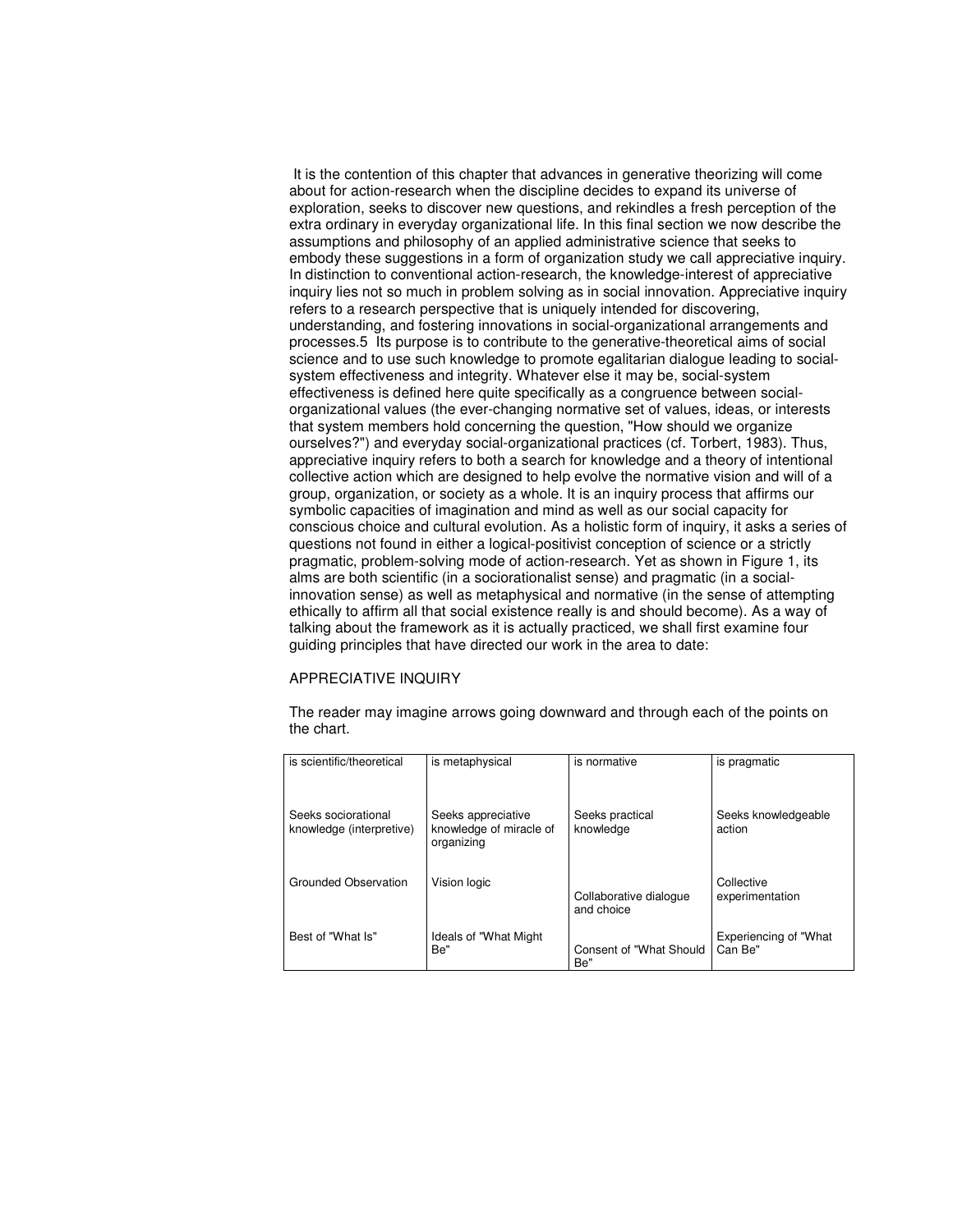ACTION RESEARCH MODEL FOR A HUMANLY SIGNIFICANT GENERATIVE SCIENCE OF ADMINISTRATION Figure 1. Dimensions of Appreciative Inquiry

 Principle 1: Research into the social (innovation) potential of organizational life should begin with appreciation. This basic principle assumes that every social system "works" to some degree-that it is not in a complete state of entropy-and that a primary task of research is to discover, describe, and explain those social innovations, however small, which serve to give "life" to the system and activate members' competencies and energies as more fully functioning participants in the formation and transformation of organizational realities. That is, the appreciative approach takes its inspiration from the current state of "what is" and seeks a comprehensive understanding of the factors and forces of organizing (ideological, techno-structural, cultural) that serve to heighten the total potential of an organization in ideal-type human and social terms.

 Principle 2: Research into the social potential of organizational life should be applicable. To be significant in a human sense, an applied science of administration should lead to the generation of theoretical knowledge that can be used, applied, and thereby validated in action. Thus, an applicable inquiry process is neither utopian in the sense of generating knowledge about "no place" (Sargent, 1982) nor should it be confined to academic circles and presented in ways that have little relevance to the everyday language and symbolism of those for whom the findings might be applicable.

 Principle 3: Research into the social potential of organizational life should be provocative. Here it is considered axiomatic that an organization is, in fact, an openended indeterminate system capable of (1) becoming more than it is at any given moment, and (2) learning how to actively take part in guiding its own evolution. Hence, appreciative knowledge of what is (in terms of "peak" social innovations in organizing) is suggestive of what might be and such knowledge can be used to generate images of realistic developmental opportunities that can be experimented with on a wider scale. In this sense, appreciative inquiry can be both pragmatic and visionary. It becomes provocative to the extent that the abstracted findings of a study take on normative value for members of an organization, and this can happen only through their own critical deliberation and choice ("We feel that this particular finding is [or not] important for us to envision as an ideal to be striving for in practice on a wider scale"). It is in this way then, that appreciative inquiry allows us to put intuitive, visionary logic on a firm empirical footing and to use systematic research to help the organization's members shape the social world according to their own imaginative and moral purposes.

 Principle 4.. Research into the social potential of organizational life should be collaborative. This overarching principle points to the assumed existence of an inseparable relationship between the process of inquiry and its content. A collaborative relationship between the researcher and members of an organization is, therefore, deemed essential on the basis of both epistemological (Susman & Evered, 1978) and practical/ethical grounds (Habermas, 1971; Argyris, 1970). Simply put, a unilateral approach to the study of social innovation (bringing something new into the social world) is a direct negation of the phenomenon itself.

 The spirit behind each of these four principles of appreciative inquiry is to be found in one of the most ancient archetypes or metaphorical symbols of hope and inspiration that humankind has ever known-the miracle and mystery of being. Throughout history, people have recognized the intimate relationship between being seized by the unfathomable and the process of appreciative knowing or thought (Marcel, 1963; Quinney, 1982; Jung, 1933; Maslow, 1968; Ghandi, 1958). According to Albert Schweitzer (1969), for example, it is recognition of the ultimate mystery that elevates our perception beyond the world of ordinary objects, igniting the life of the mind and a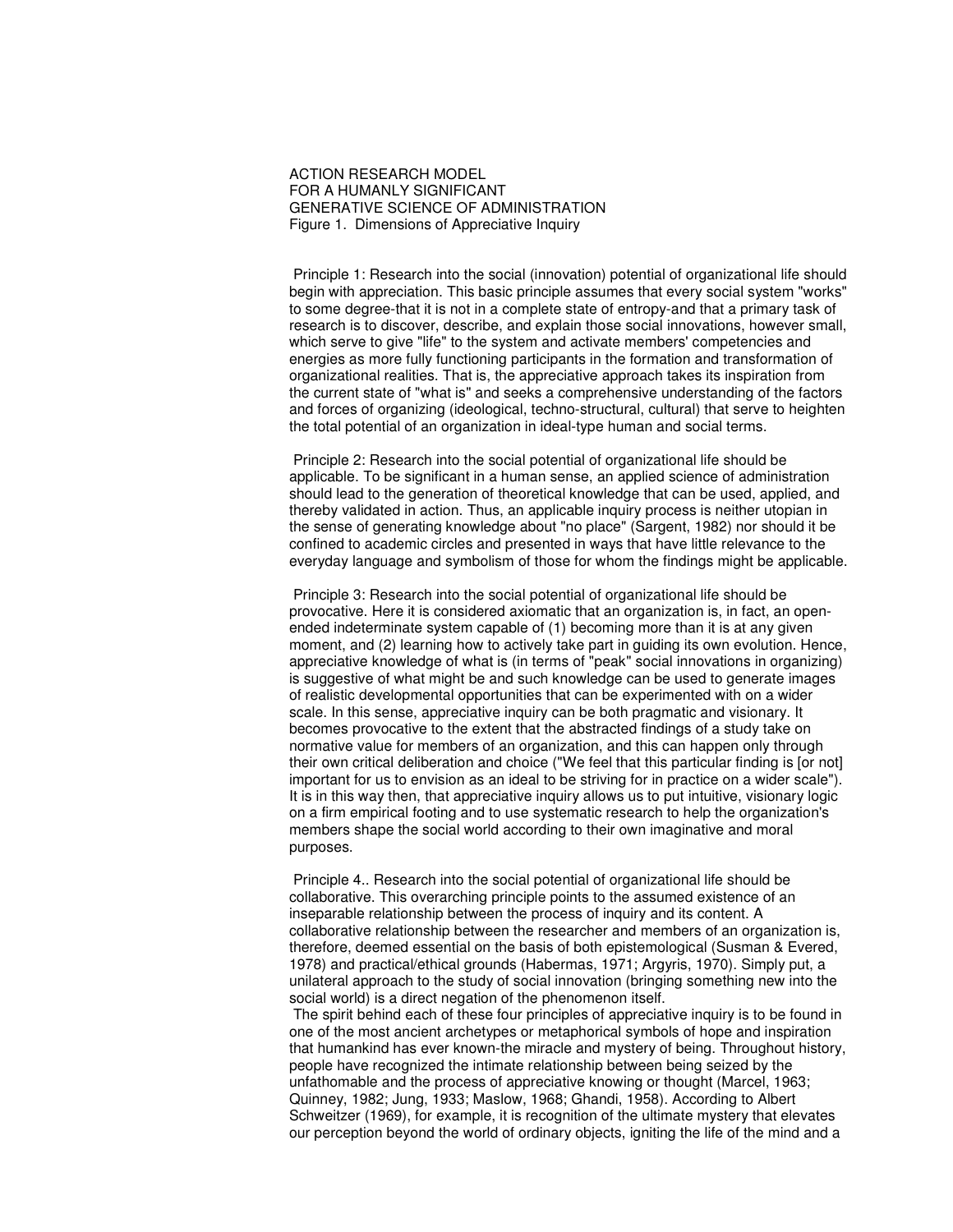"reverence for life":

 In all respects the universe remains mysterious to man. . . . As soon as man does not take his existence for granted, but beholds it as something unfathomably mysterious, thought begins. This phenomenon has been repeated time and time again in the history of the human race. Ethical affirmation of life is the intellectual act by which man ceases simply to live at random. . . . [Such] thought has a dual task to accomplish: to lead us out of a naive and into a profounder affirmation of life and the universe; and to help us progress from ethical impulses to a rational system of ethics  $(p \sim 33)$ .

 For those of us breastfed by an industrial giant that stripped the world of its wonder and awe, it feels, to put it bluntly, like an irrevelant, absurd, and even distracting interruption to pause, reflect deeply, and then humbly accept the depth of what we can never know-and to consider the ultimate reality of living for which there are no coordinates or certainties, only questions. Medicine cannot tell me, for example, what it means that my newborn son has life and motion and soul, anymore than the modern physicist can tell me what "nothingness" is, which, they say, makes up over 99 percent of the universe. In fact, if there is anything we have learned from a great physicist of our time is that the promise of certainty is a lie (Hiesenberg, 1958), and by living this lie as scientistic doctrine, we short-circuit the gift of complementarity-the capacity for dialectically opposed modes of knowing, which adds richness, depth, and beauty to our lives (Bohr, 1958). Drugged by the products of our industrial machine we lose sight of and connection with the invisible mystery at the heart of creation, an ultimate power beyond rational understanding.

 In the same way that birth of a living, breathing, loving, thinking human being is an inexplicable mystery, so too it can be said in no uncertain terms that organizing is a miracle of cooperative human interaction, of which there can never be final explanation. In fact, to the extent that organizations are indeed born and re-created through dialogue, they truly are unknowable as long as such creative dialogue remains. At this point in time there simply are no organizational theories that can account for the life-giving essence of cooperative existence, especially if one delves deeply enough. But, somehow we forget all this. We become lulled by our simplistic diagnostic boxes. The dilemma faced by our discipline in terms of its creative contribution to knowledge is summed up perfectly in the title of a well known article by one of the major advocates of action-research. The title by Marv Wiesbord (1976), has proven prophetic: "Organizational diagnosis: six places to look for trouble, with or without a theory." Content to transfer our conceptual curiosity over to "experts" who finally must know, our creative instincts lie pitifully dormant. Instead of explorers we become mechanics.

 This, according to Koch (1981), is the source of "ameaningful" thinking. As Kierkegaard (1954) suggests, it is the essence of a certain dull-minded routine called "philistinism' ':

 Devoid of imagination, as the Philistine always is, he lives in a certain trivial province of experience as to how things go, what is possible. . Philistinism tranquilizes itself in the trivial (pp. 174-175).

 As we know, a miracle is something that is beyond all possible verification, yet is experienced as real. As a symbol, the word miracle represents unification of the sacred and secular into a realm of totality that is at once terrifying and beautiful, inspiring and threatening. Quinney (1982) has suggested with respect to the rejuvenation of social theory, that such a unified viewpoint is altogether necessary, that it can have a powerful impact on the discipline precisely because in a world that is at once sacred and secular there is no place, knowledge, or phenomenon that is without mystery. The "miracle" then is pragmatic in its effect when sincerely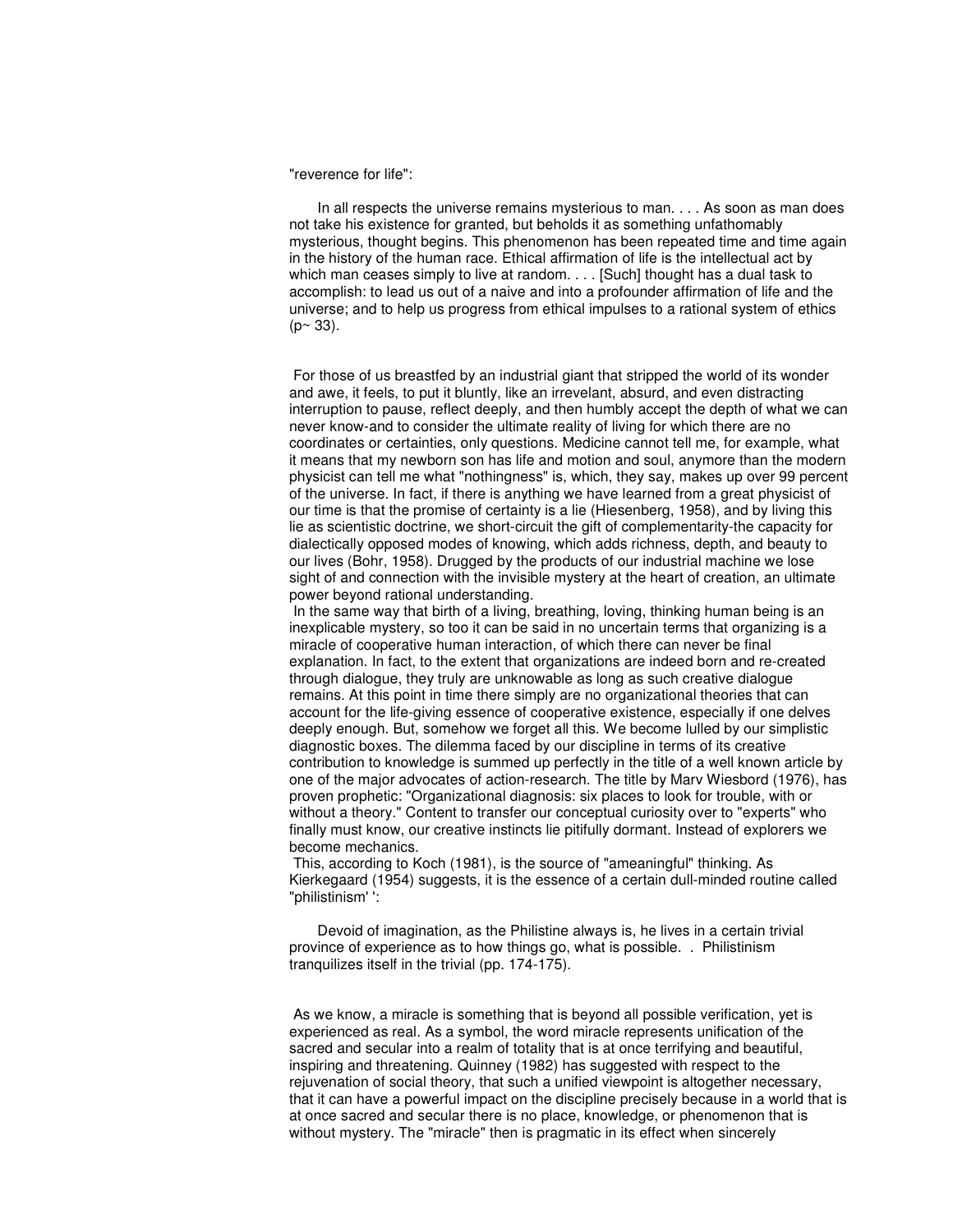apprehended by a mind that has chosen not to become "tranquilized in the trivial." In this sense, the metaphor "life is a miracle" is not so much an idea as it is-or can be-a central feature of experience enveloping (1) our perceptual consciousness; (2) our way of relation to others, the world, and our own research; and (3) our way of knowing. Each of these points can be highlighted by a diverse literature. In terms of the first, scholars have suggested that the power of what we call the miracle lies in its capacity to advance one's perceptual capacity what Maslow (1968) has called a B-cognition or a growth-vs-deficiency orientation, or what Kolb (1984) has termed integrative consciousness. Koib writes:

 The transcendental quality of integrative consciousness is precisely that, a 'climbing out of". . . . This state of consciousness is not reserved for the monastery, but it is a necessary ingredient for creativity in any field. Albert Einstein once said, 'The most beautiful and profound emotion one can feel is a sense of the mystical. . . . It is the dower of all true science" (p. 158).

 Second, as Gabriel Marcel (1963) explained in his William James lectures at Harvard on The Mystery of Being, the central conviction of life as a mystery creates for us a distinctly different relationship to the world than the conviction of life as a problem to be solved: -

 A problem is something met which bars my passage. It is before me in its entirety. A mystery on the other hand is something I find myself caught up in, and whose essence is therefore not before me in its entirety. It is though in this province the distinction between "in me" and "before me" loses its meaning (p.80).

 Berman's (1981) recent analysis comes to a similar conclusion. The re-enchantment of the world gives rise to a "participatory consciousness" where there is a sense of personal stake, ownership, and partnership with the universe:

 The view of nature which predominated the West down to the eve of the Scientific Revolution was that of an enchanted world. Rocks, trees, rivers, and clouds were all seen as wondrous, alive, and human beings felt at home in this environment. The cosmos, in short, was a place of belonging. A member of this cosmos was not an alienated observer of it but a direct participant in its drama. His personal destiny was bound up with its destiny, and this relationship gave meaning to his life.

 Third, as so many artists and poets have shown, there is a relationship between what the Greeks called thaumazein-an experience which lies on the borderline between wonderment and admiration-and a type of intuitive apprehension or knowing that we call appreciative. For Keats, the purpose of his work was:

 to accept things as I saw them, to enjoy the beauty I perceived for its own sake, without regard to ultimate 'truth' or falsity, and to make a description of it the end and purpose of my appreciations.

#### Similarly for Shelley:

 Poetry thus makes immortal all that is best and most beautiful in the world . . it exalts the beauty of that which is most beautiful . . . it strips the veil of familiarity from the world, and lays bare the naked and sleeping beauty, which is in the spirit of its forms.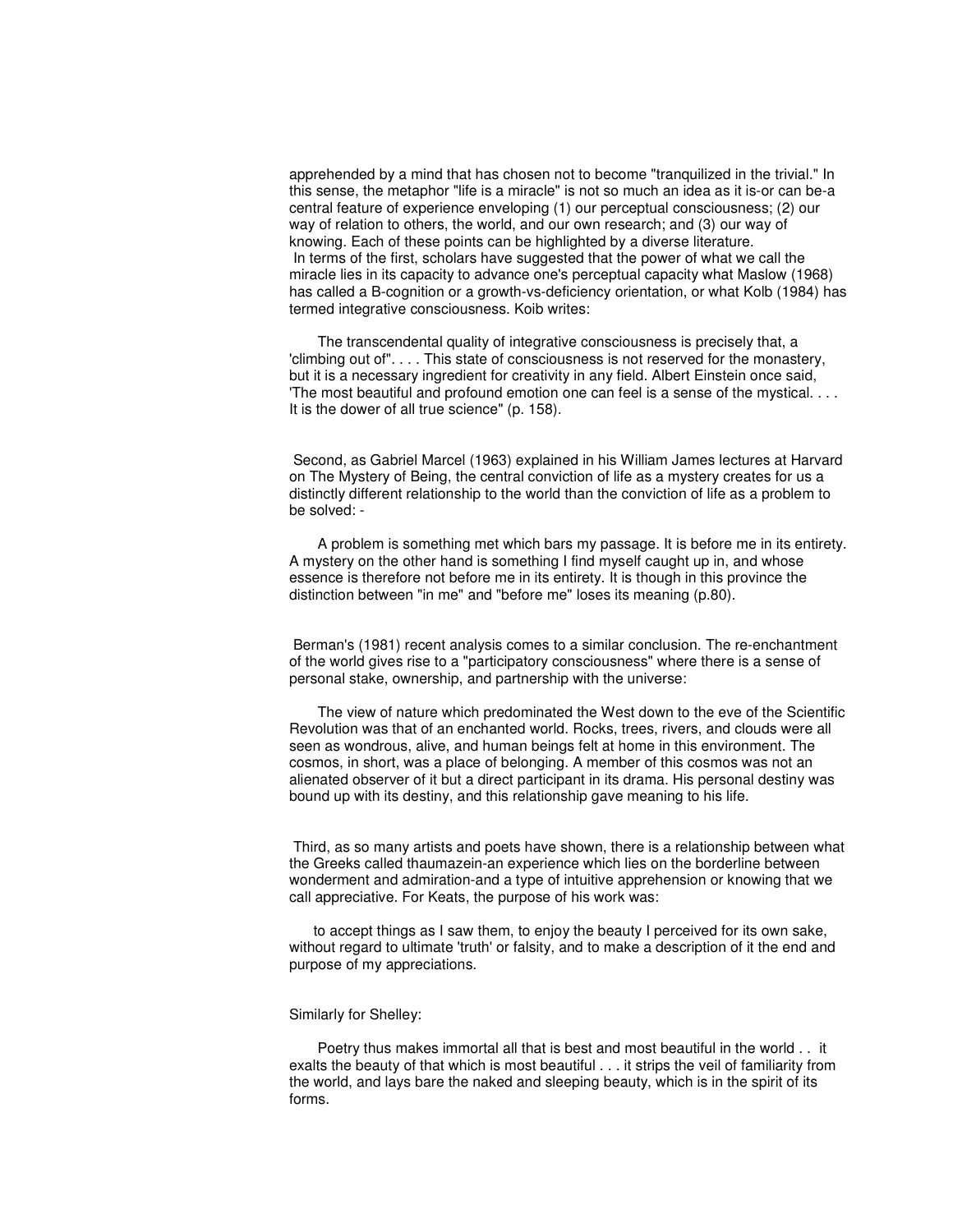And in strikingly similar words, learning theorist David Koib (1984) analyzes the structure of the knowing mind and reports:

 Finally, appreciation is a process of affirmation. Unlike criticism, which is based on skepticism and doubt (compare Polanyi, 1968, pp. 269ff.), appreciation is based on belief, trust, and conviction. And from this affirmative embrace flows a deeper fullness and richness of experience. This act of affirmation forms the foundation from which vital comprehension can develop. . Appreciative apprehension and critical comprehension are thus fundamentally different processes of knowing. Appreciation of immediate experience is an act of attention, valuing, and affirmation, whereas critical comprehension of symbols is based on objectivity (which invokes a priori controls of attention, as in double-blind controlled experiments), dispassionate analysis, and skepticism (pp.104-105).

 We have cited these various thinkers in detail for several reasons: first, to underscore the fact that the powerful images of problem and miracle (in)form qualitatively distinct modes of inquiry which then shape our awareness, relations, and knowledge; and second, to highlight the conviction that the renewal of generative theory requires that we enter into the realm of the metaphysical. The chief characteristic of the modern mind has been the banishment of mystery from the world, and along with it an ethical affirmation of life that has served history as a leading source of values, hope, and normative bonding among people. In historical terms, we have steadily forgotten how to dream.

 In contrast to a type of research that is lived without a sense of mystery, the appreciative mode awakens the desire to create and discover new social possibilities that can enrich our existence and give it meaning. In this sense, appreciative inquiry seeks an imaginative and fresh perception of organizations as "ordinary magic," as if seen for the first time-or perhaps the last time (Hayward, 1984). The appreciative mode, in exploration of ordinary magic, is an inquiry process that takes nothing for granted, searching to apprehend the basis of organizational life and working to articulate those possibilities giving witness to a better existence.

 The metaphysical dimension of appreciative inquiry is important not so much as a way of finding answers but is important insofar as it heightens the living experience of awe and wonder which leads us to the wellspring of new questions-much like a wideeyed explorer without final destination, Only by raising innovative questions will innovations in theory and practice be found. As far as action-research is concerned, this appears to have been the source of Lewin's original and catalytic genius. We too can re-awaken this spirit. Because the questions we ask largely determine what we find, we should place a premium on that which informs our curiosity and thought. The metaphysical question of what makes social existence possible will never go away. The generative-theoretical question of compelling new possibilities will never go away. The normative question of what kind of social-organizational order is best, most dignified, and just, will never go away, nor will the pragmatic question of how to move closer to the ideal.

 In its pragmatic form appreciative inquiry represents a data-based theory-building methodology for evolving and putting into practice the collective will of a group or organization. It has one and only one aim-to provide a generative-theoretical springboard for normative dialogue that is conducive to self-directed experimentation in social innovation. It must be noted, however, that the conceptual world which appreciative inquiry creates remains-despite its empirical content-an illusion. This is important to recognize because it is precisely because of its visionary content, placed in juxtaposition to grounded examples of the extraordinary, that appreciative inquiry opens the status quo to possible transformations in collective action. It appreciates the best of "what is" to ignite intuition of the possible and then firmly unites the two logically, caringly, and passionately into a theoretical hypothesis of an envisioned future. By raising ever new questions of an appreciative, applicable, and provocative nature, the researcher collaborates in the scientific construction of his or her world.6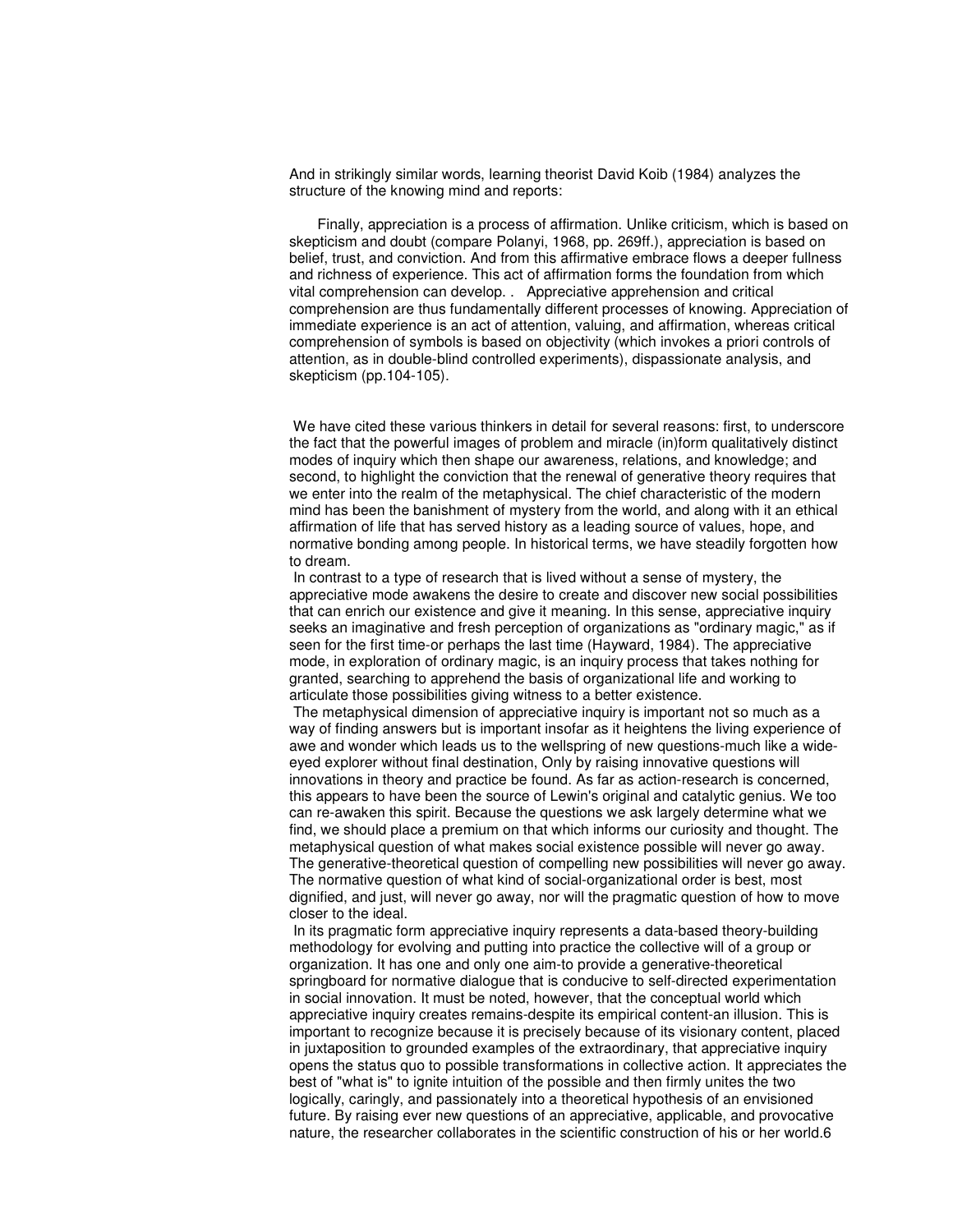# **CONCLUSION**

What we have tried to do with this chapter is present conceptual refiguration of actionresearch; to present a proposal arguing for an enriched multidimensional view of action-research which seeks to be both theoretically generative and progressive in a broad human sense. In short, the argument is a simple one stating that there is a need to re-awaken the imaginative spirit of action-research and that to do this we need a fundamentally different perspective toward our organizational world, one that admits to its uncertainties, ambiguities, mysteries, and inexplicable, miraculous nature. But now we must admit, with a certain sense of limited capability and failure, that the viewpoint articulated here is simply not possible to define and is very difficult to speak of in technological, step-by-step terms. From the perspective of rational thought, the miraculous is impossible. From that of problem solving it is nonsense. And from that of empirical science, it is categorically denied (Reeves, 1984). Just as we cannot prove the proposition that organizing is a problem to be solved, so, too, we cannot prove in any rational, analytical, or empirical way that organizing is a miracle to be embraced. Each stance represents a commitment-a core conviction so to speak-which is given to each of us as a choice. We do, however, think that through discipline and training the appreciative eye can be developed to see the ordinary magic, beauty, and real possibility in organizational life; but we are not sure we can so easily transform our central convictions.

 In sum, the position we have been developing here is that for action-research to reach its potential as a vehicle for social innovation, it needs to begin advancing theoretical knowledge of consequence; that good theory may be one of the most powerful means human beings have for producing change in a post-industrial world; that the discipline's steadfast commitment to a problem-solving view of the world is a primary restraint on its imagination, passion, and positive contribution; that appreciative inquiry represents a viable complement to conventional forms of actionresearch, one uniquely suited for social innovation instead of problem solving; and that through our assumptions and choice of method we largely create the world we later discover.

## **NOTES**

 1. While we draw most of our examples from the Organization Development (OD) school of action-research, the argument presented here should be relevant to other applications as well. As noted by Peters and Robinson (1984), the discipline of actionresearch has been prevalent in the literature of community action, education and educational system change, and organization change, as well as discussions of the social sciences in general.

 2. As physicist Jeremy Hayward (1984) has put it, "I'll see it when I believe it," or oppositely, "I won't see it because I don't believe it.,, The point is that all observation is filtered through belief systems which act as our personal theories of the world. Thus, what counts as fact" depends largely on beliefs associated with theory and therefore, on the community of scientists espousing this belief system.

 3. A group of colleagues and we are engaged in a two-year study of a major industrial plant where introduction of this simple theory has led to changes in job design, work relations, training programs, motivational climate, and hierarchical ideology. For an introduction to this work see Pasmore, Cooperrider, Kaplan and Morris, 1983.

 4. Emphasis in this and the following definitions are ours, intended to underscore the points being made. Earlier we noted the importance of language as a subtle cueing device. Keeping this in mind, the reader is asked to pay special attention to the language of problem solving, and perhaps even count the sheer number of times the word problem is used in relation to definitions of action research.

5. Following Whyte (1982), a social innovation will be defined as: (1) a new element in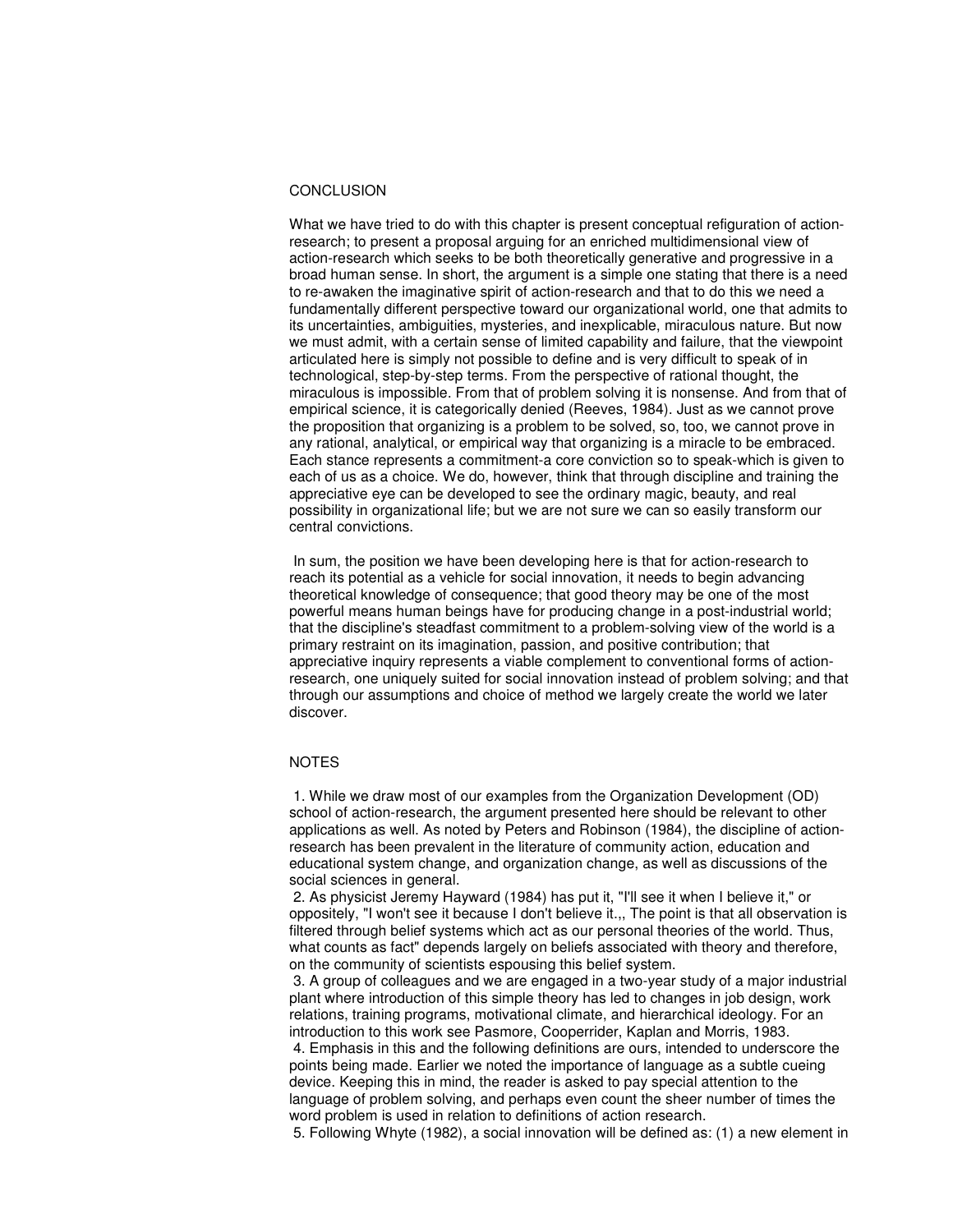organizational structure or interorganizational relations; (2) innovative sets of procedures, reward systems, or interaction and activity and the relations of human beings to the natural and social environment; (3) a new administrative policy in actual use; (4) new role or sets of roles; and (5) new belief systems of ideologies transforming basic modes of relating.

6. For an example of the type of theory generated through appreciative inquiry, see 'The Emergence of the Egalitarian Organization" (Srivastva and Cooperrider, 1986).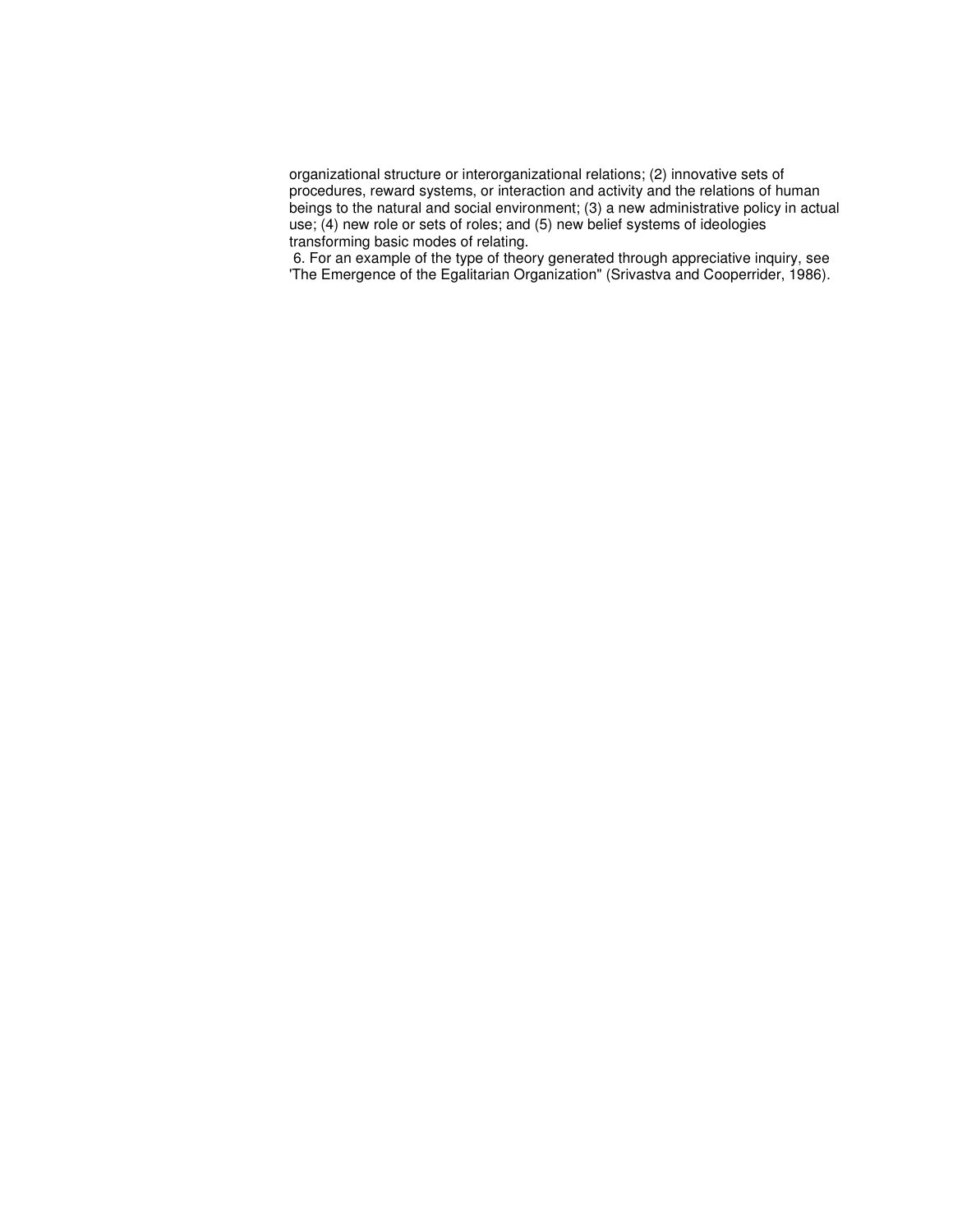### **REFERENCES**

- Argyris, C. (1973). Action science and intervention. The Journal of Applied Behovioral Science, 19, 115- 140.
- Argyris, C. (1970). Intervention theory and methods. Reading, MA: Addison-Wesley.
- Argyris, C. & Schon, D. (1978). Organizational learning: A theory of action perspective. Reading,MA: Addison-Wesley.
- Bartunek, J. (1983). How organization development can develop organizational theory. Group and Organization Studies, 8, 303-318.
- Bartunek, J. (1984). Changing interpretive schemes and organizational restructuring: The example of a religious order. Administrative Science Quarterly, 27, 355-372.
- Bell, D. (1973). The coming of the post-industrial society. New York: Basic Books.
- Beyer, J. (1981). Ideologies, values and decision making in organizations. In P. C. Nystrom and W. H. Starbuck (Eds.), Handbook of organizational design, Vol.2. Oxford University Press.
- Beyer, J. & Trice, H. (1982). Utilization process: Conceptual framework and synthesis of findings.
- Administrative Science Quarterly, 22,591-622.
- Blake, R. & Mouton, J. (1976). Consultation. Reading, MA: Addison-Wesley.
- Bohr, N. (1958). Atomic theory and human knowledge. New York: John Wiley.
- Bradford, L. P. Gibb, J. R., & Benne, K. (1964). Tgroup theory and laboratory method. New York: John Wiley.
- Braverman, H. (1974). Labor and monopoly capital. New York: Monthly Review Press. Brimm, M. (1972). When is change not a change? Journal of
- Applied Behavioral Science, 1, 102-107 Brown, R. H. (1978). Leadership. New York: Harper & Row.
- Chiles, C. (1983). Comments on 'design guidelines for social problem solving interventions." The Journal of Applied Behavioral Science, 19, 189-191.
- Clegg, S. & Dunkerley, D. (1980). Organization, class, and control. Boston: Routledge and Kegan Paul.
- Cohen, A. R., Fink, S. L., Gadon, H., & Willits, R. D. (1984). Effective behavior in organizations. Homewood, IL: Irwin.
- Cooperrider, D. (1986). Appreciative inquiry: Toward a methodology for understanding and enhancing organizational innovation. Unpublished Ph.D. dissertation, Case Western Reserve University, Cleveland, OH.
- Deal, T. E. & Kennedy, A. A. (1982). Corporate cultures. Reading, Mass.: Addison-Wesley. Dubin, R. (1978). Theory building. New York: The Free
- Press.
- Ellwood, C. (1938). A history of social philosophy. New York: Prentice-Hall.
- Forester, John (1983). Critical theory and organizational analysis. In G. Morgan (Ed.), Beyond method. Beverly Hills, CA: Sage Publications.
- French, W. L. (l%9). Organization development objectives, assumptions, and strategies. California Management Review, 12(2), 23-34.
- French, W. L. & Bell, C. H. (1978). Organization development. New Jersey: Prentice-Hall. Friedlander, F. (1984). Producing useful knowledge for organizations. Administrative Science Quarterly, 29,646-648.
- Friedlander, F. (1977). Alternative modes of inquiry. Presented at APA Convention, San Francisco, Ca.
- Friedlander, F. & Brown, L. D. (1974). Organization development. Annual Review of Psychology, 25.313-341.
- Frohrnan, M., Sashkin, M., and Kavanaugh, M. (1976). Action-research as applied to organization development. Organization and Administrative Sciences, 1, 129-161.
- Geertz, C. (1980). Blurred genres: The refiguration of social thought. American Scholar, 49, 165- 179.
- Gergen, K. (1982). Toward transformation in social knowledge. New York: Springer-Verlag. Gergen, K. (1978). Toward generative theory. Journal of
- Personality and Social Psychology, 36,1344-1360. Ghandi, M. (1958). All men are brothers. New York: Columbia University Press. Gorz, A. (1973). Workers' control is more than just that. In Hunnius, Garson, and Case (Eds.), Workers control. New York: Vintage Books.
- Gould, S. J. (1981). The mismeasure of man. New York: Norton and Company.
- Gouldner, A. (1970). The coming crisis of Western sociology. New York: Basic Books. Habermas, J. (1971). Knowledge and human interests.
- Boston: Beacon Press.
- Haley, 3. Uncommon therapy. New York: W. W. Norton, 1973.
- Hare, P. H. (1976). Handbook of small group research. New York: The Free Press.
- Harrison, R. (1982). Leadership and strategy for a new age: Lessons from 'conscious evolution." Menlo Park, CA: Values and Lifestyles Program.
- Hausser, D., Pecorella, P., & Wissler, A. (1977) Survey-guided development II. Lajolla, Calif.:
- University Associates. Hayward, J. (1984). Perceiving ordinary magic.
- Gouldner: New Science Library.
- Hiesenberg, W. (1958). Physics and philosophy: The revolution in modern science. London: Allen and Urwig.
- Henshel, R. (1975). Effects of disciplinary prestige on predictive accuracy. Futures, 7, 92-106.
- Hofsteede, G. (1980). Culture's consequences. Beverly Hills, CA: Sage. Jung, C. (1933). Modern man in search of a soul. New
- York: Harcourt, Brace & Company.
- Keeley, M. (1980). Organizational analogy: Comparison of orgasmic and social contract models. Administrative Science Quarterly, 25, 337- 362.
- Kepner, C. & Trego B. (1973). Executive problem analysis and decision making. Princeton, NJ. Kierkegaard, 5. (1954). The sickness unto death. New York: Anchor Books. Translated by WalterLowrie.
- Kilmann, R. (1979). Problem management: A behavioral science approach. In G. Zaltinan (Ed.), Management principles for non-profit agencies and organizations. New York: American Management Association.
- Koch, S. (1981). The nature and limits of psychological knowledge. American Psychologist, 36,257-269.
- KoIb, D. A. (1984). Experiential learning. Englewood Cliffs, NJ: Prentice-Hall.
- Kolb, D. A. (1983). Problem management: Learning from experience. In S. Srivastva (Ed.), The
- executive mind. San Francisco: Jossey-Bass. Levinson, H. (1972) The clinical psychologist as organizational diagnostician. Professional Psychology, 10, 485-502.
- Levinson, H. (1972). Organizational diagnosis. Cambridge, MA: Harvard University Press. Lewin, K. (1948). Action research and minority
- problems. In G. W. Lewin (Ed.), Resolving social conflicts. New York: Harper & Row. Lewin, K. (1951). Field theory in social science. New
- York: Harper & Row. Lukes, 5. (1974). Power: A radical view. London:
- Macmillan. Mannheim, K. (1936). Ideology and utopia. New York:
- Harcourt, Brace & World. Marcel, G. (1963). The existential background of
- human dignity. Cambridge: Harvard University Press.
- Margulies, N. & Rala, A. P. (1972). Organization development: Values, process and technology. New York: McGraw Hill.
- Marrow, A. (l968). The practical theorist. New York: Basic Books.
- Maslow, A. (l968). Toward a psychology of being. New